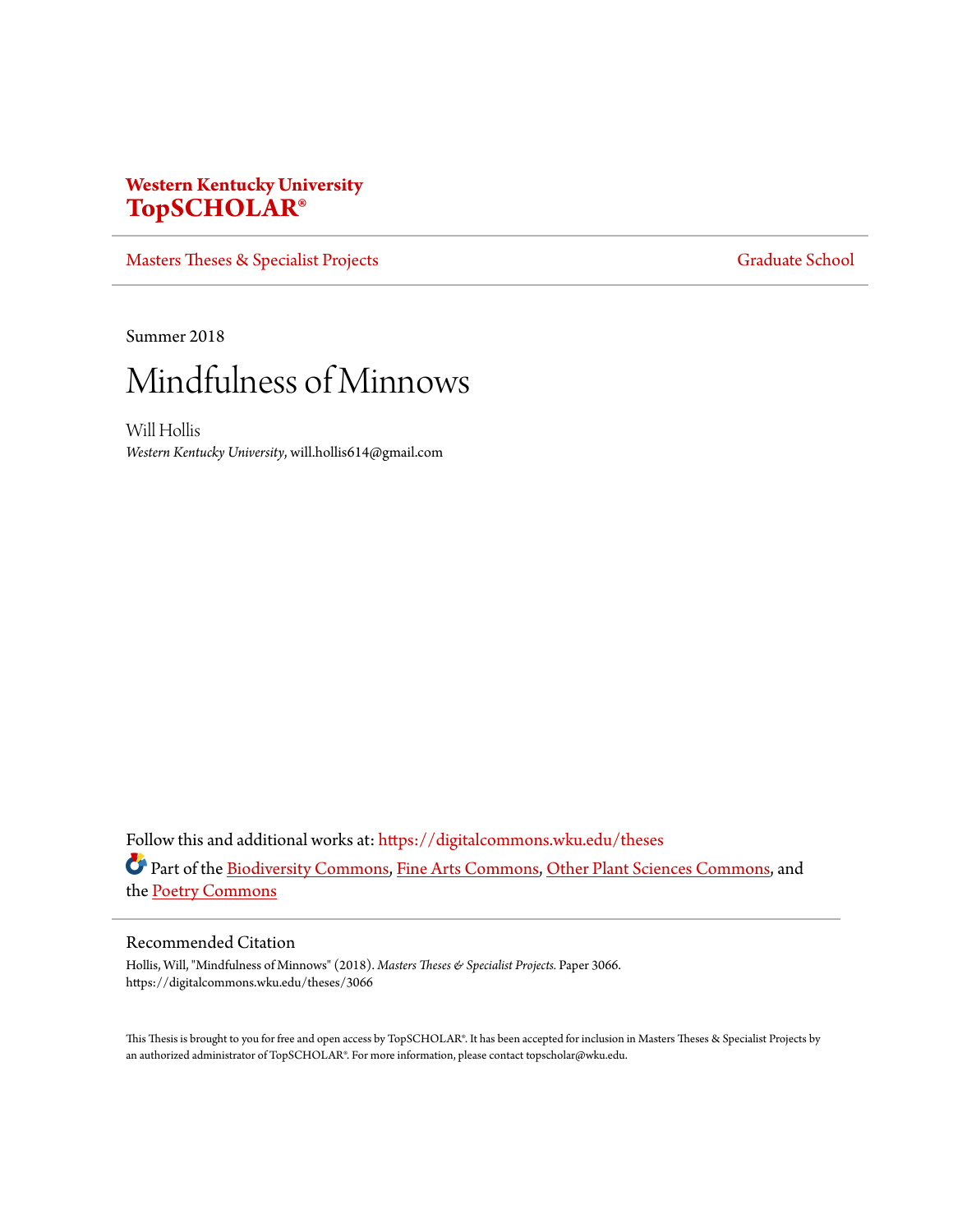# MINDFULNESS OF MINNOWS

A Thesis Presented to The Faculty of the Department of English Western Kentucky University Bowling Green, Kentucky

In Partial Fulfillment Of the Requirements for the Degree Master of Fine Arts

> By Will Hollis

August 2018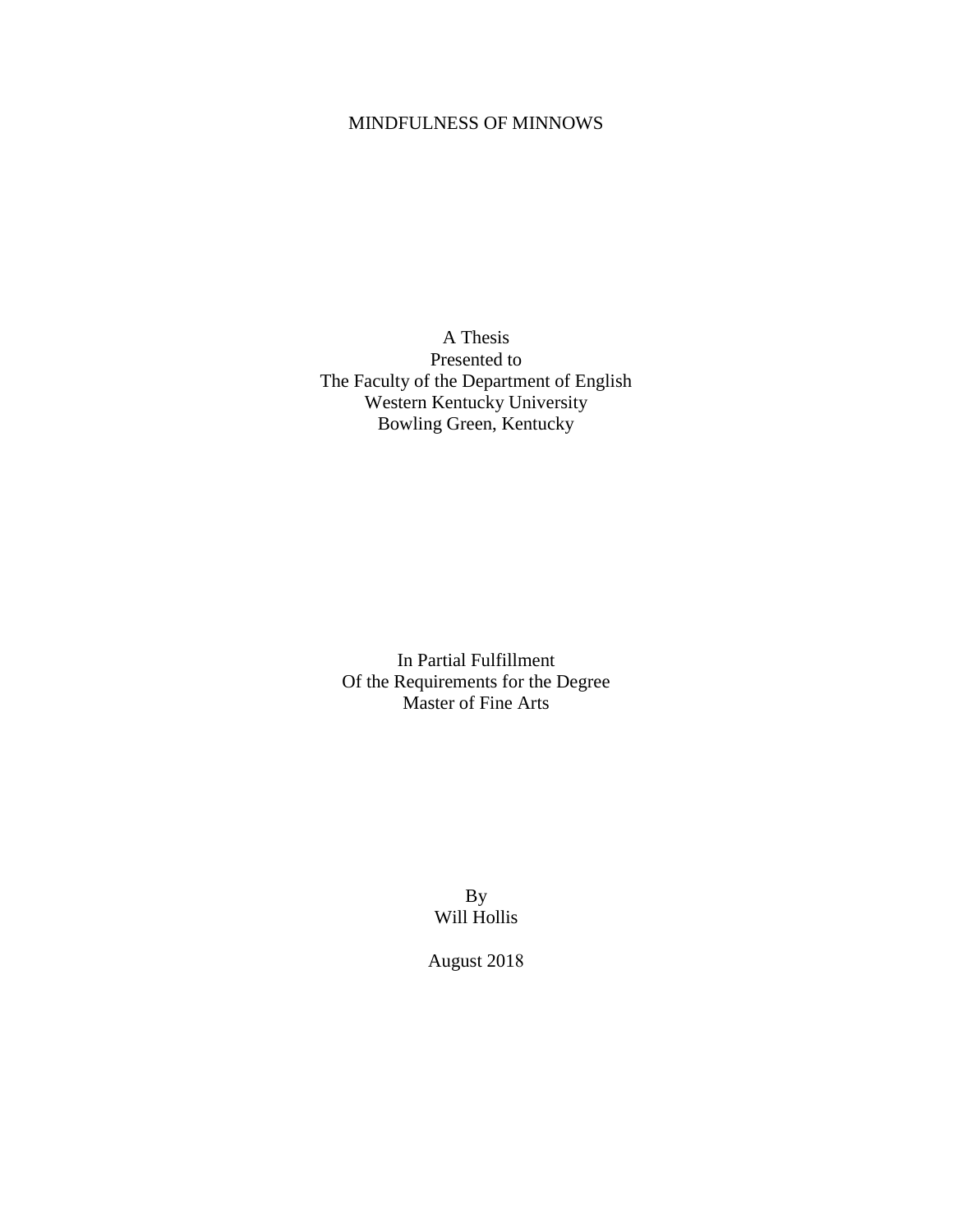## MINDFULNESS OF MINNOWS

Date Recommended 8/14/17 <u>Lom</u> C, Kimly<br>Tom Hunley, Director of Thesis Rebbecca/Brown

Mary Ellen Miller Mille

 $45/18$ Dean, Graduate Spudies and Research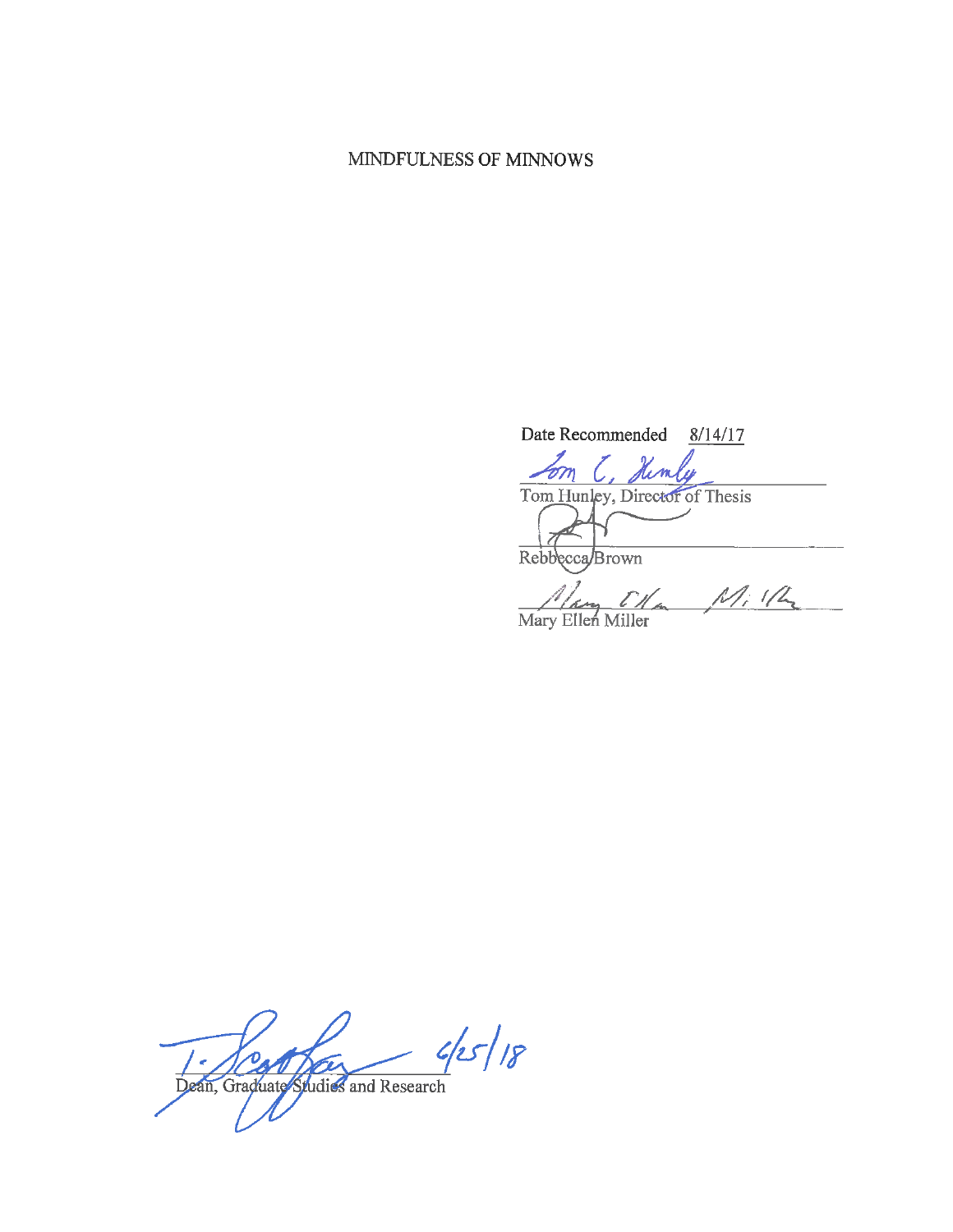# TABLE OF CONTENTS

| Prometheus Giving Light to Man        | 1                |
|---------------------------------------|------------------|
| The Real Death                        | $\overline{c}$   |
| A Laugh                               | 3                |
| <b>Cleaning Crew</b>                  | $\overline{4}$   |
| Sandpiper                             | 5                |
| The Pelican                           | 6                |
| <b>Spring Dance</b>                   | $\boldsymbol{7}$ |
| <b>Taking Census</b>                  | 8                |
| Owl's Rotating                        | 9                |
| <b>Beds Without Spring</b>            | 10               |
| Goose Lines Up Her Children           | 11               |
| Dot                                   | 12               |
| Planter's Feet                        | 13               |
| <b>Heimlich Maneuver</b>              | 14               |
| <b>Back from the Caves</b>            | 15               |
| <b>Great Atlantic Current</b>         | 16               |
| Dish Duty                             | 17               |
| Anaphylactic Shock                    | 18               |
| No-Man's-Land                         | 19               |
| <b>Rolling Stops</b>                  | 20               |
| <b>Breathing Exercises</b>            | 21               |
| Chicken are Brave                     | 22               |
| <b>Cardinal Hotwires Cars</b>         | 23               |
| Cardinal Flies Between Power Lines 24 |                  |

| Bower #1                                      | 25 |  |
|-----------------------------------------------|----|--|
| Bower#2                                       | 26 |  |
| Bower#3                                       | 27 |  |
| Height                                        | 28 |  |
| <b>Grounded Lies</b>                          | 29 |  |
| Trees Foster Truffles in Leaf Litter          | 30 |  |
| Rivers Have Mouths, Too                       | 31 |  |
| I Renewed My Prescription                     | 32 |  |
| A Multitude of Orphans                        | 33 |  |
| A Prayer for Hurricanes                       | 34 |  |
| <b>Tornadoes Are Possible</b>                 | 35 |  |
| <b>Windbreaker Pines</b>                      | 36 |  |
| <b>Turning Over Soil</b>                      | 37 |  |
| Flies and Silverfish                          | 38 |  |
| River*                                        | 39 |  |
| Beatitude†                                    | 40 |  |
| Proven Winners^                               | 42 |  |
| Atlas <sup>^</sup>                            | 43 |  |
| Uphill <sup>†</sup>                           | 45 |  |
|                                               |    |  |
| *Published in Literary Orphans                |    |  |
| †Published in Midwood Press Longleaf          |    |  |
| Pine                                          |    |  |
| <b>^Published in Sourland Mountain Review</b> |    |  |

‡Published in 4th River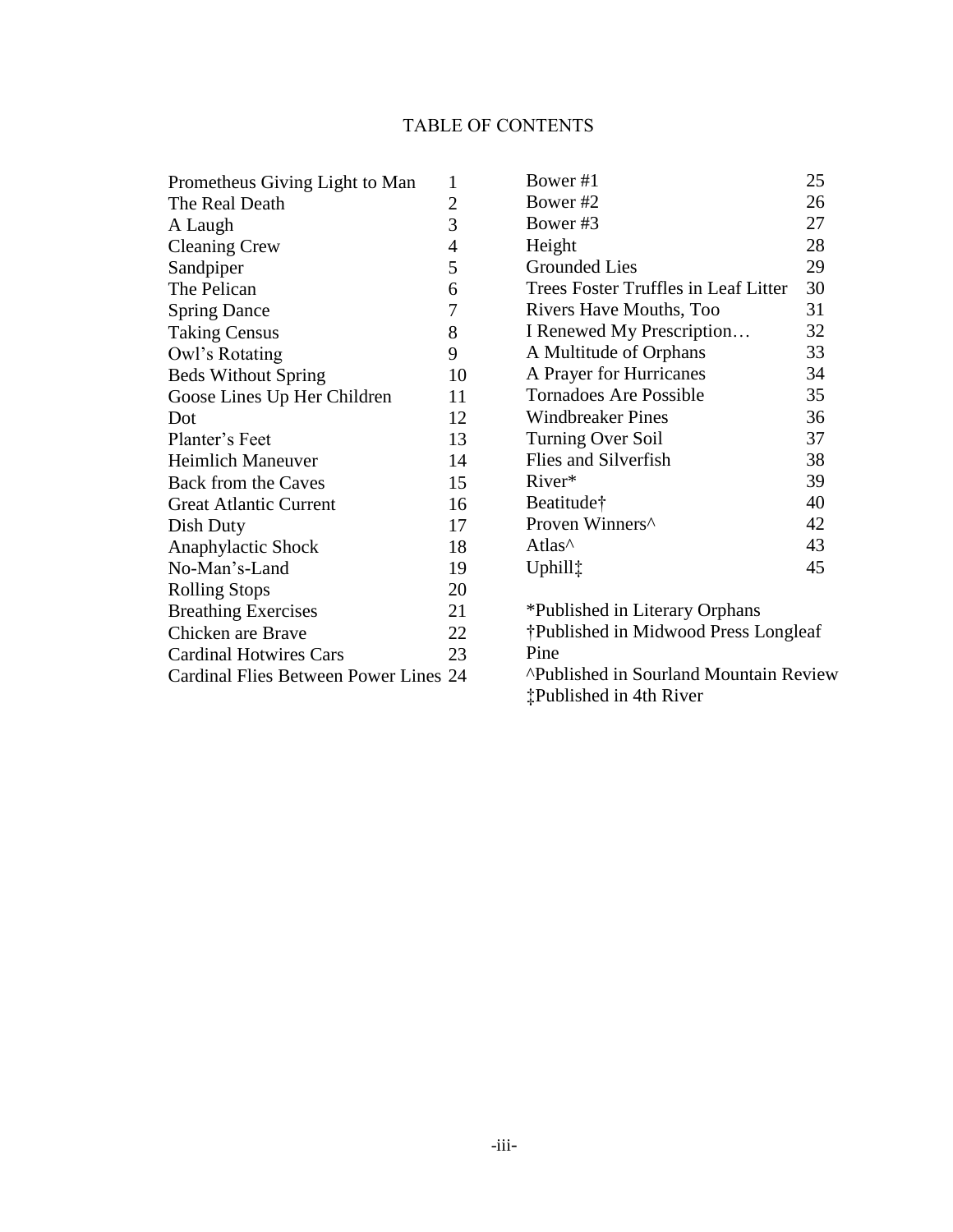#### MINDFULNESS OF MINNOWS

#### Will Hollis

August 2018 45 Pages

Directed by: Tom Hunley, Rebbecca Brown, and Mary Ellen Miller

Department of English Western Kentucky University

Literature is a deeply personal and interpersonal act from the author to the reader. In some way the author is attempting to capture their interpretation of space and time inside the vehicle of language. Through metaphor and enjambment, syntax and imagery, this thesis attempts to render the contemporary experience of the artist as he is grounded in location and interpretation. The lens used in inspecting the world is biological and philosophical, seeking and hiding from the truth.

Nature and science are used as linking languages in the collections of poems, seeking to be united with emotion based in the bedrock of Kentucky. Poetry is ephemeral in its brevity, but concrete in the impressions it can leave with the reader. The author has attempted to render the facts as he observed them in language which is specifically universal. No one else could have participated in the experiment of research, but all are welcome to share in the observations.

Kentucky is the pivotal element in this research. Experimentation was made with other locations, but the sense of place that can only be found in these hills provides the fertilizer for the elements of literary art to flourish. The author seeks to enrich the landscape that has created him, and to provide a snapshot of this land and its people.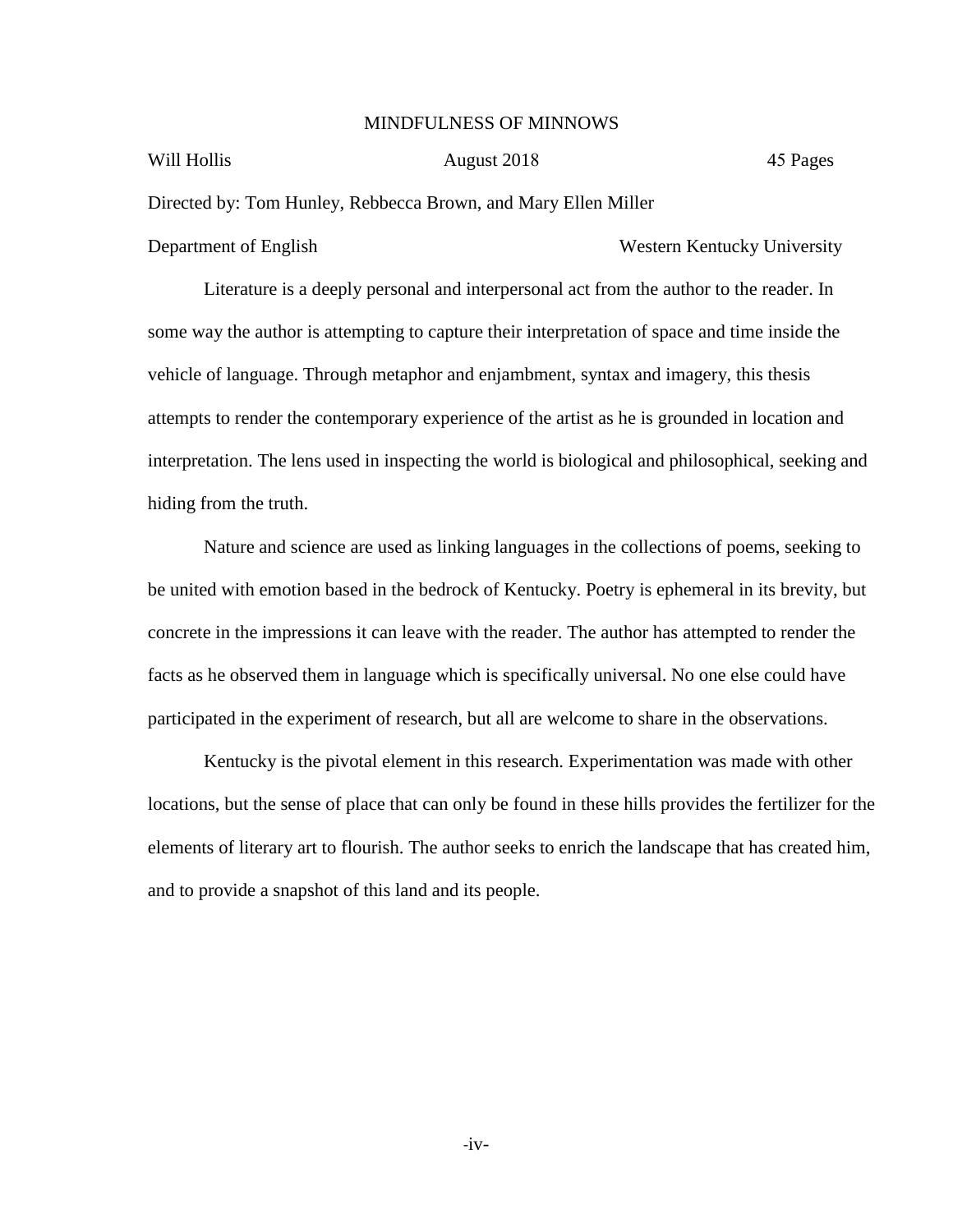#### Prometheus Giving Light to Man

You go out like a lightbulb. One of the now-old-fashioned kind, the filament corkscrew type, a wire suspended between hoops. Electricity flows, warms the wire. Heat transforms into light through your blood, your bones glow, but all of this is unseen, as it always has been. You notice your tungsten grow weak, your spirals slowly unwind. In your middle a small weakness acknowledges itself. You see it, but you are the only one looking. To others, you make note of the sun, the lengthening days of spring, how the bird feeders need refilling. The weakness is confessed to your pillow. You lose appetite. That is the first thing lost when a light dims itself. One day you wake up, don't want a glass of water, but fill one with ice anyway. You look at your filament, appraise your coming offness.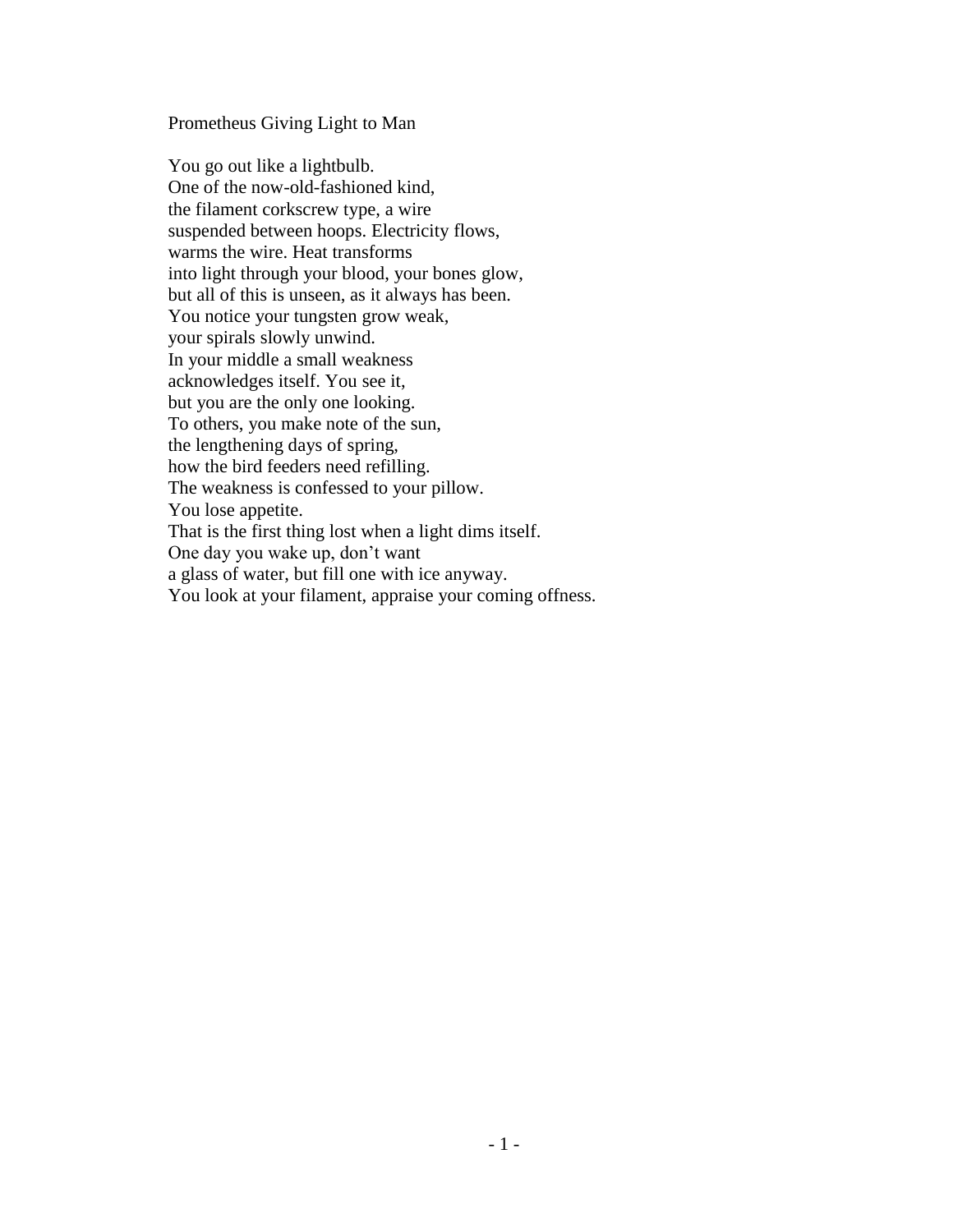The Real Death

You sit in a corner of windows, like a peace lily or a Christmas cactus, and feel the sun one more time. Light is no longer in you, and the flesh is afraid of the dark. The wire severs, but a thread is left. You hear ice fall against glass, and see the light of your mother.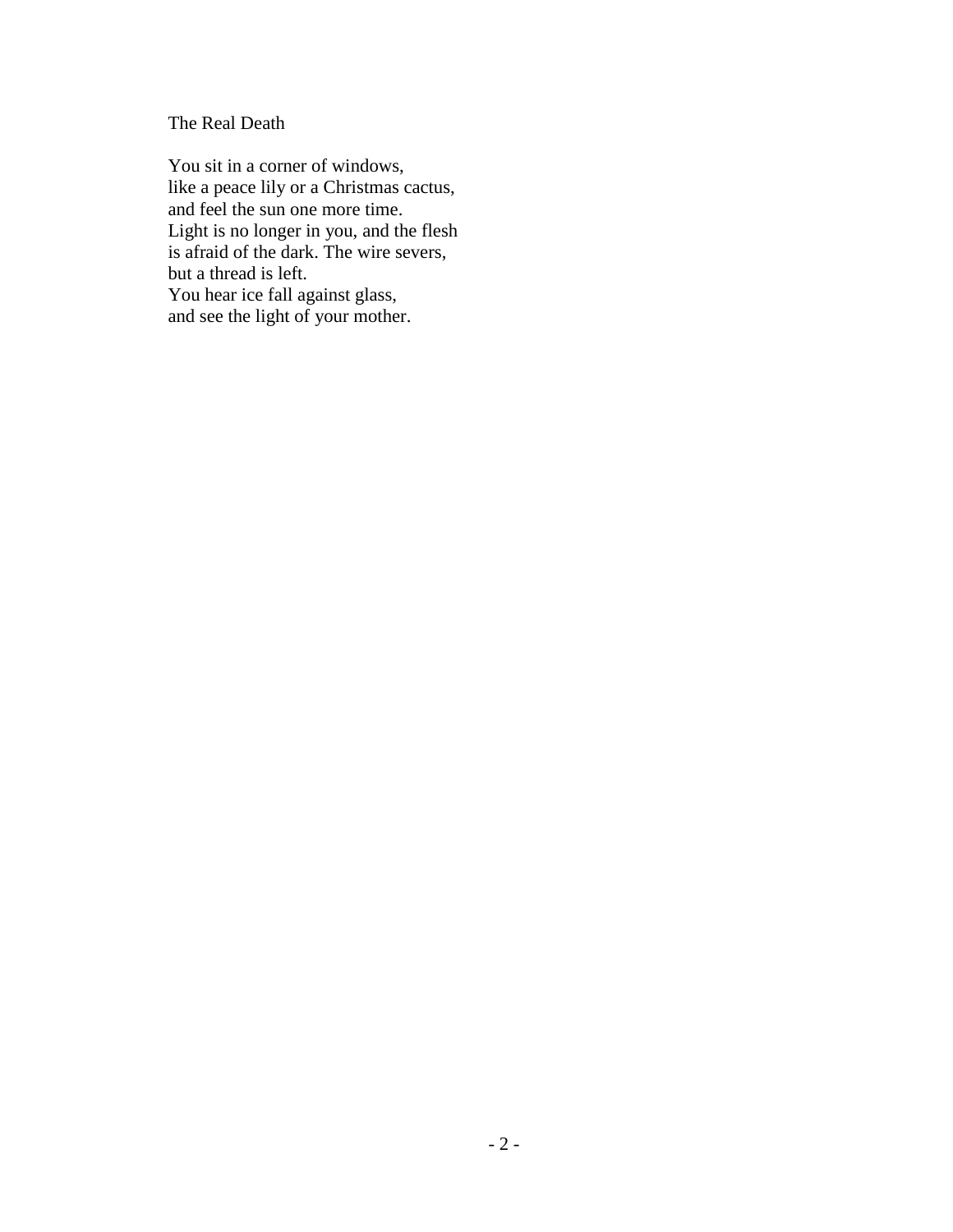#### A Laugh

Jackhammering cypress trunks, he takes a pause. He is a Good Listener, ear pressed to wood, reaching for the tiny click gnaw scrape of the grub inside. His brain is surrounded by his own tongue, a trick of nature to provide extra padding. What would I say if my tongue went around my cerebellum? *Come back? Rot in hell?*

Jackhammering resumes, with gusto, he is close to a meal. He slips his dagger in, punctures goop, slurps reward. He flies off to another cypress, another wall to break down, another life to stop short. All the while he laughs, like only a woodpecker can, with his heart tucked away in granite his head marinating in spit.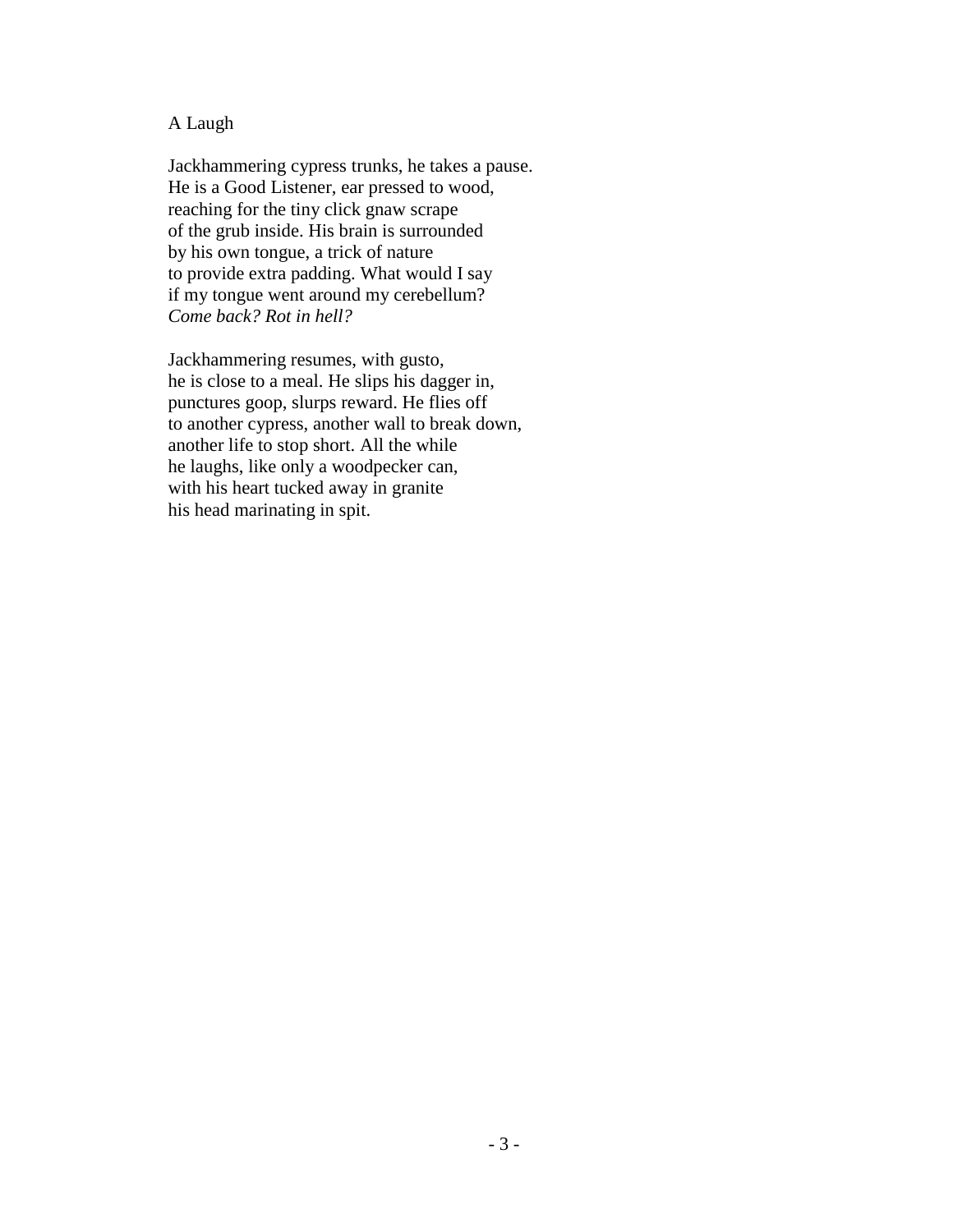#### Cleaning Crew

When you die, if you do so outside & do not get embalmed, your smell hits the nostrils of street sweeps, workers full of stomach acid, wearing death masks down to their shoulders. They rip through your flesh like Saran wrap, get at the bits inside you. They are Egyptian priests, inspecting your lungs liver heart brain. They place them in canopic jars of birch bark, hummingbird nests used for lids. Your soul gets extracted through your big toe, with a beak, without delicacy. You no longer need it. They bury it at your death spot. Worms draw near. There is no pyramid planned for you, just droppings of holy men. Souls are the best compost, at least that is what they told me when they came back with your femur and a lock of your hair. I floss with it while I can, use the bone to stir brownies and pancakes.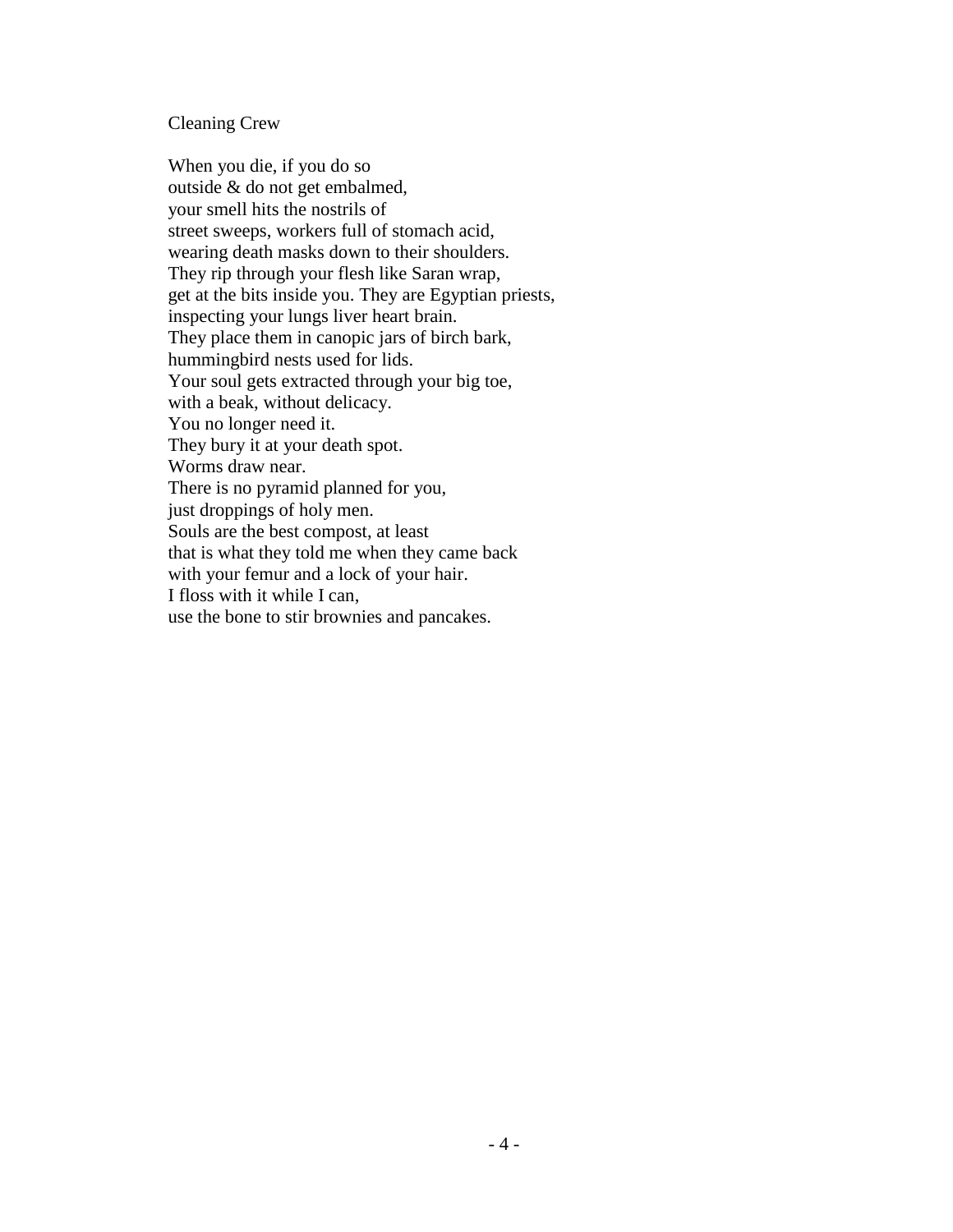#### The Sandpiper

While he speaks I taste another dream.

There is sand in my teeth, salt crusts my eye corners, a one-legged seagull calls to me from an island across the breakers, and another dream of the pelican hauling tiny tuna up mountainsides, and another dream of the rabbit dying loudly on my grandfather's grave, the oak tree to the left covered in woodpeckers.

He is silent after this. Nothing tastes sweet or sour, or sour, or sour. And the sandpiper plucks a clam from a bubble in the tide's footprint.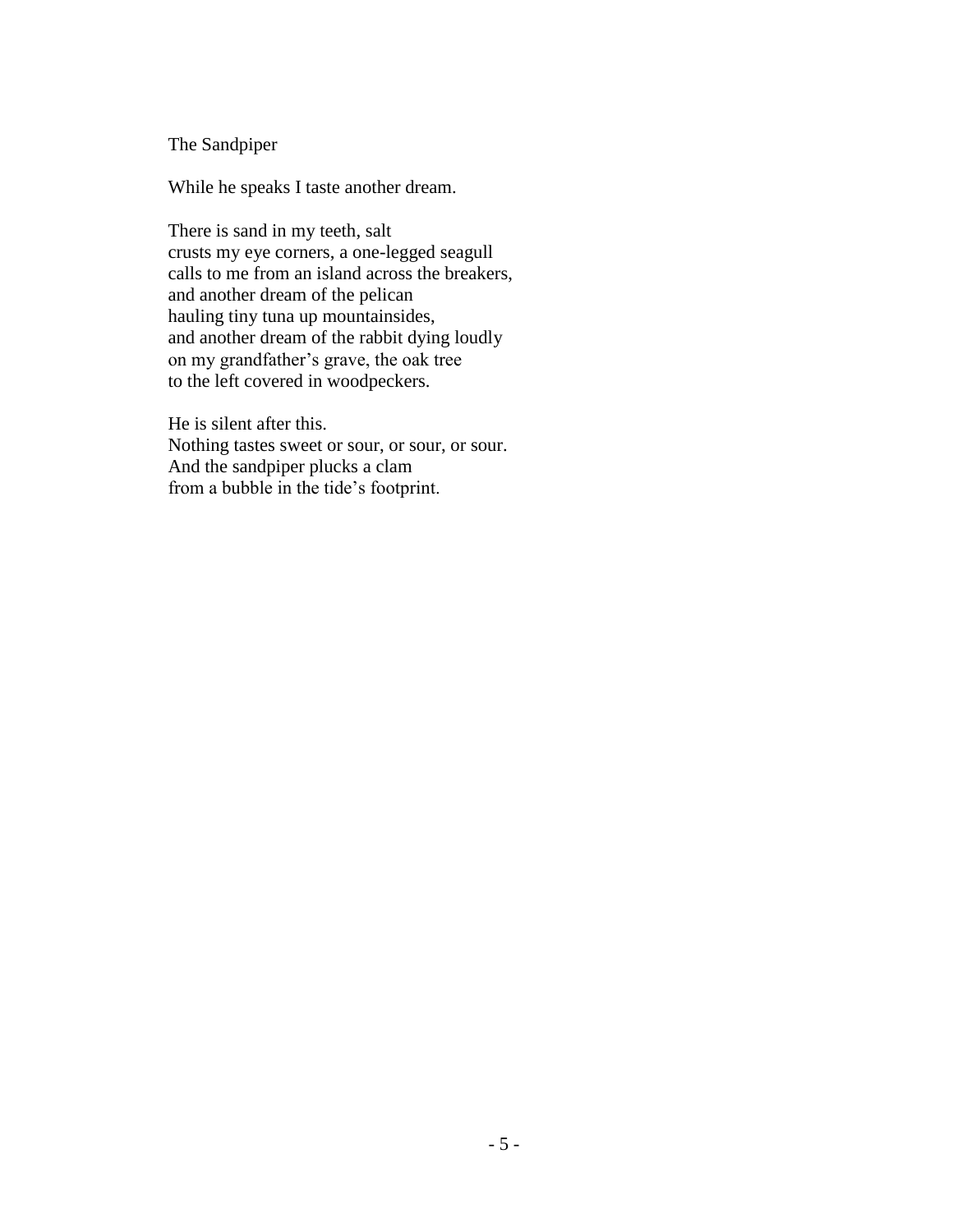## *The Pelican*

The bathroom is walled in mirror, there are no flattering angles. The shower tiles are pearlescent purple, oil in parking lot puddles. Twin beds across the hall have dime store sheets, the window creates a cross breeze with the patio around the corner. I review sun damage, freckles I have to explain to my dermatologist. After appraisal I return to the balcony, look down at the rush retreat of waves, walkers meander firm beach sand. There is a shuffleboard tournament, the event of the week, but I'd rather read up here, with the pelican nests on the roof, the plastic lawn chair bent beneath me, slathered in aloe, enjoying the first of the evening's shade.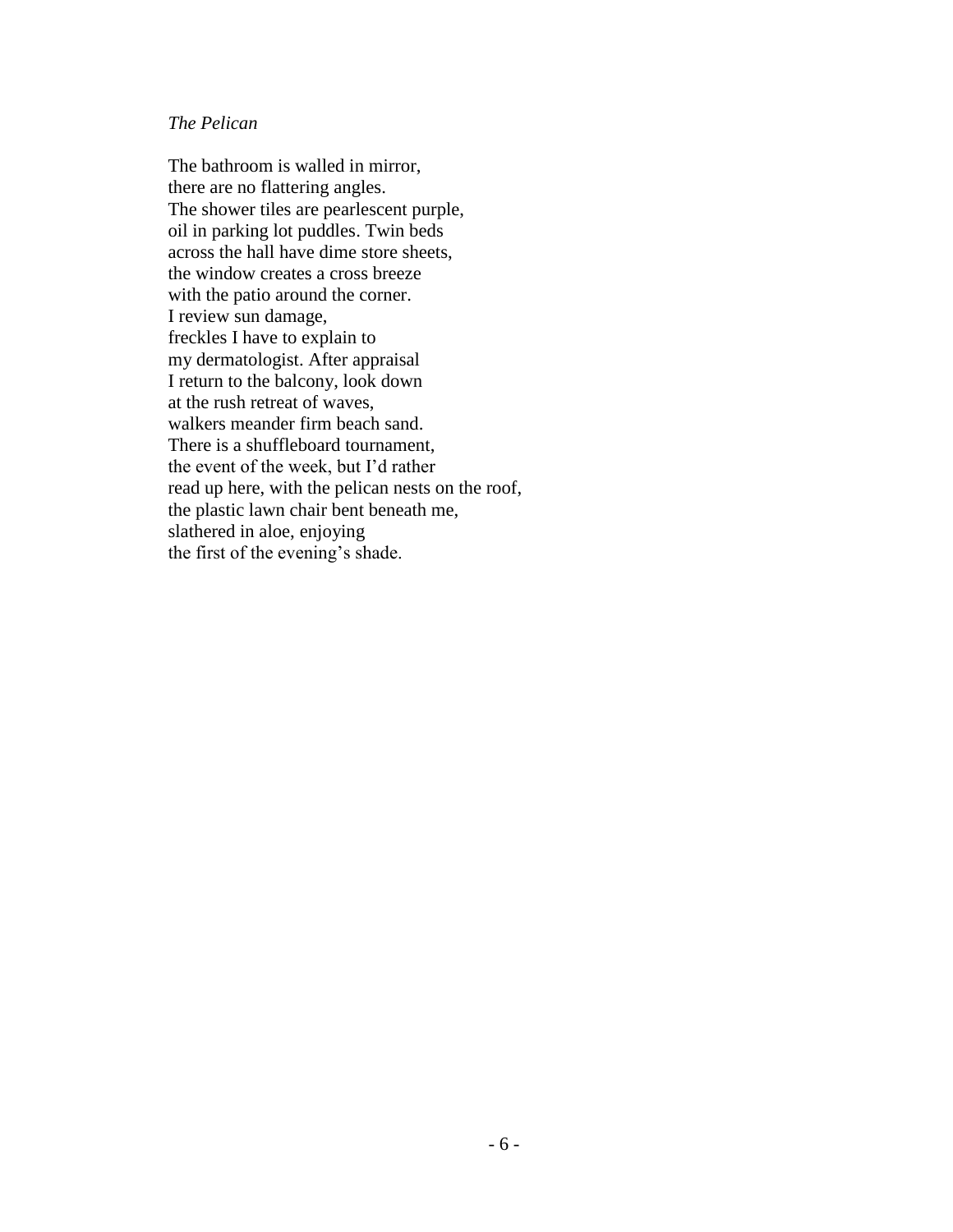# Spring Dance

Robins & swallows & sparrows & larks make nests with sticks & lints & leaves & barks inside dryer vents on house sides. These nests in these hoses contain inside

an egg. These are tended until hatching, fed insects & breadcrumbs, gorged, taught to sing in voices ancient as hills and younger than sprouts. Early birds sing to sate hunger,

demand more from the parents that feed them. Soon leaving the nests, taking to tree stems then hunting for nectar, youthful serum, they take wing so fast you never miss them.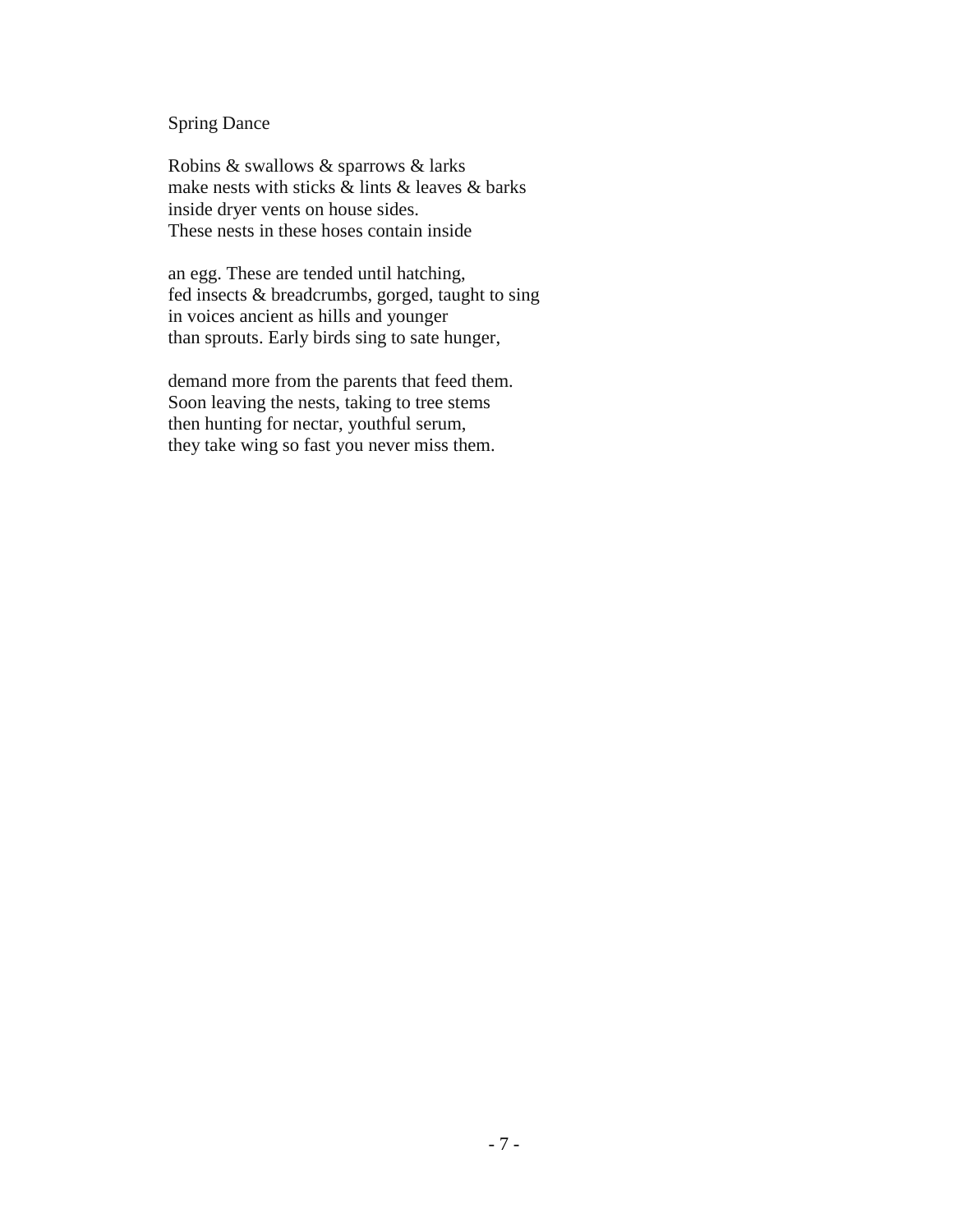#### Taking Census

I define towns by the birds they attract. Hamlets awash in turkey, outposts full of plotting crows, cow towns covered in magpies sifting through manure. Portsmouth has an esplanade, a brick void between tall buildings where pigeons gather. Every fifteen minutes a tape plays the hunting call of an eagle, insists they scurry away. But Ohioans do not leave home, especially when dictated by higher powers. Little grey birds with green purple yellow red eyes, orange feet. There's always one with a club foot, a badge from outsmarting a feral cat. Pigeons mean people, concrete, constructions of stature.

I remember San Marcos square in July, hot and crowded, thousands of pigeons eating from people's hands. Are there pigeons where you are? Do they congregate at the exit sign of this life, flock in pairs to the edge of our flattening world? Do you feed them cracked corn from your hands, use popsicle sticks to set feet of the lame?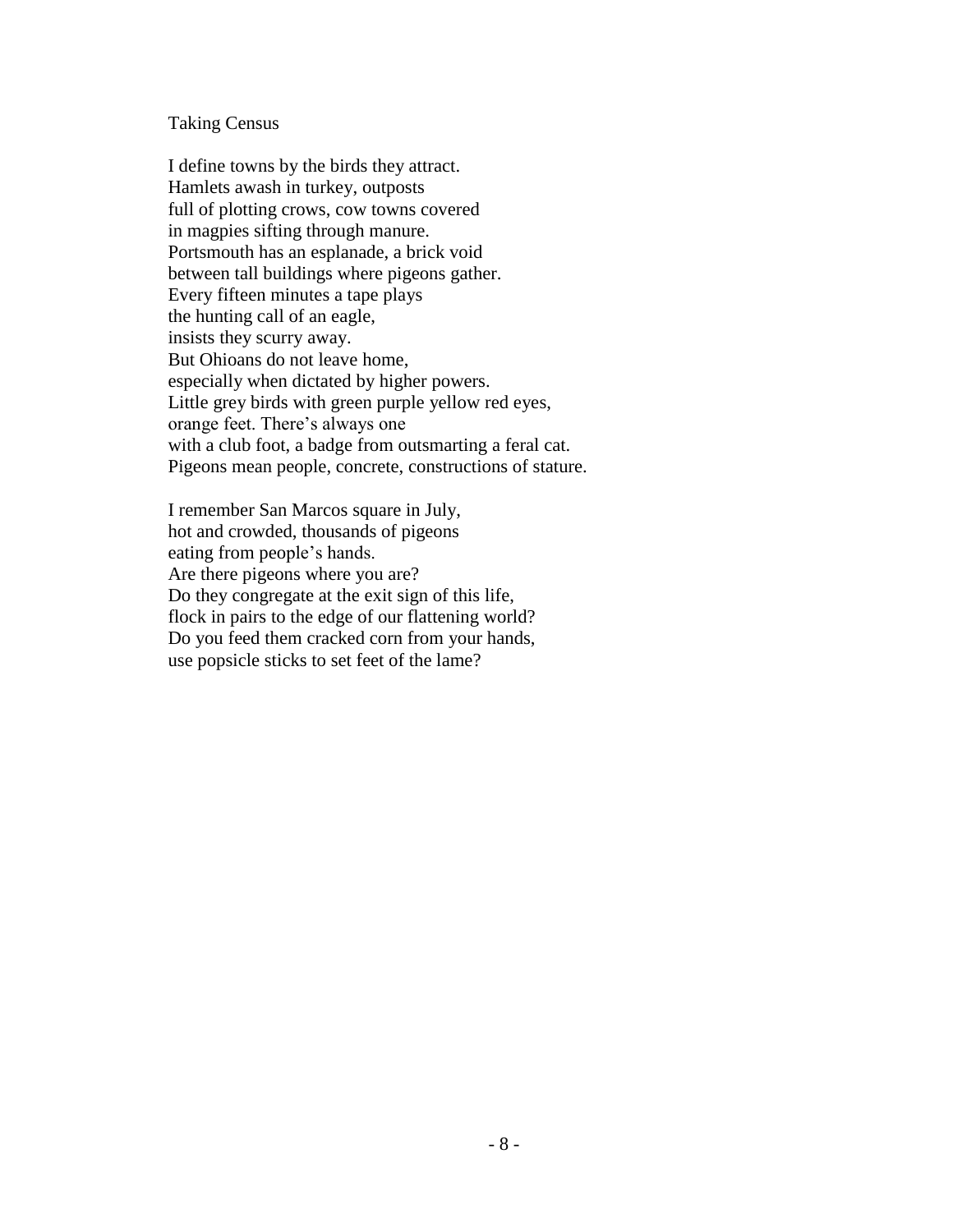#### Owl's Rotating

Like lazy Susans without ball bearings, arteries twisting through neckbones never kinking like a garden hose. I told him words are my air, verbs are what I walk through, nouns wake me up in the middle of the night. He nodded assent, pretended to understand, even craned his head around a few times to hear mice rustling in my voice.

When he left, it wasn't the sound I noticed, but wing drafts. If you love something, set it free. If it comes back, it was meant to be. If it returns with dead voles, reward it with a stroke under the chin, a pat on the head, then rotate away in ignorance.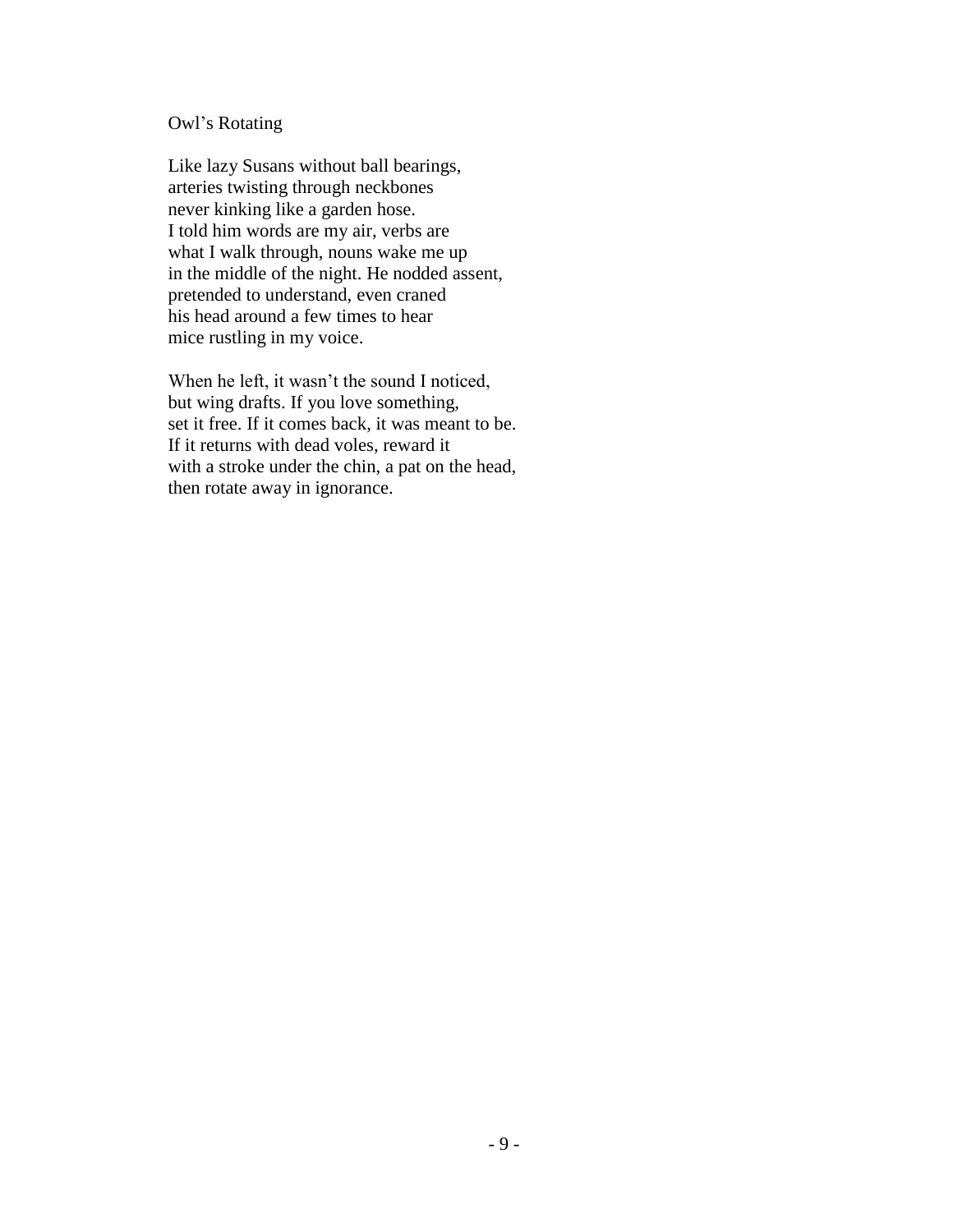## Beds Without Spring

Go tell Aunt Nabby the old grey goose is dead. She died this morning because she wasn't fed. Go tell Aunt Nabby to rest her weary head. Tell her she'll never get that feather bed. Go tell the farmer dig a shallow grave. The goose deserves a funeral, tell Nabby to be brave.

I remember the recliner, the feel of Nabby's silk blouse in my hands, the hum of a window air conditioner inches away. My introduction to death was through rhymed meter, visits to nursing homes, babysat by nurses while my father guided people to painlessness. Nabby introduced herself to me, shook my hand with an iron grip, told me about her casket, the color satin she wanted around her. Four years old, meeting a corpse in the front room of the Victorian manor, my Easter suit constricting in December. I remembered the voice from still lips, asked her to sing me to sleep one more time.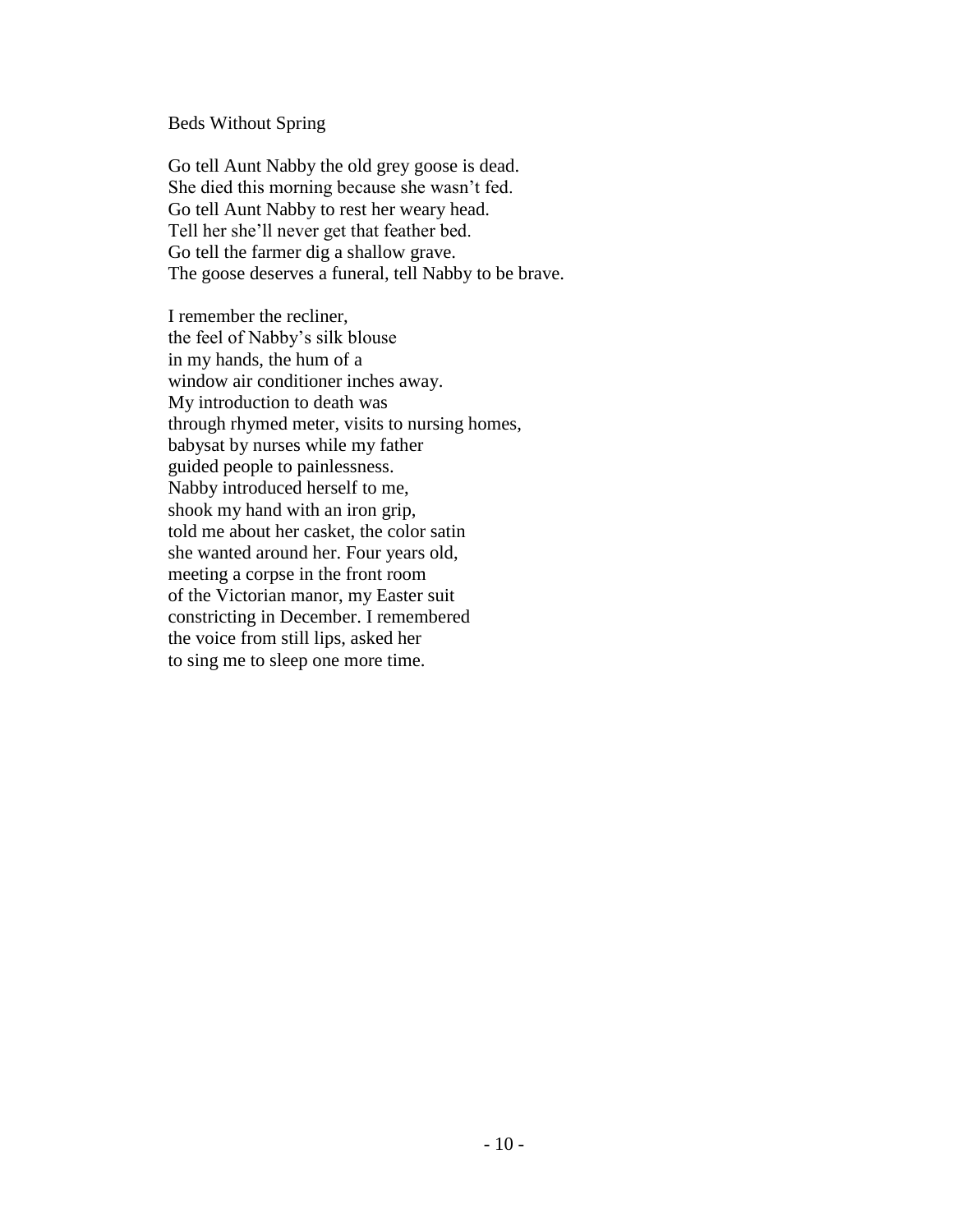#### Goose Lines Up Her Children

On one side of the road, before crossing to the other, she counts them onetwothree threetwoone and proceeds to a barrier of blacktop and brown-green grass. The grass shelters them from prying stars. Pampas grows up to the edge of the pond, but she chose this clump because of the black tar line, the demarcation of here and there.

Lines are good for goose mothers when they count their broods, establish a destination to reach. Goslings told "cross to the other side" of something definable, lest they meander the fields, destinationless.

It's like the time we got to the cabin and there was where we were meant to be. Here was across the road the entire time, a shed, a space heater, some pillows, enough for bodies to lie with the night sky and a charcoal grill, here was where we could finally be seen by each other and the geese and the international space station.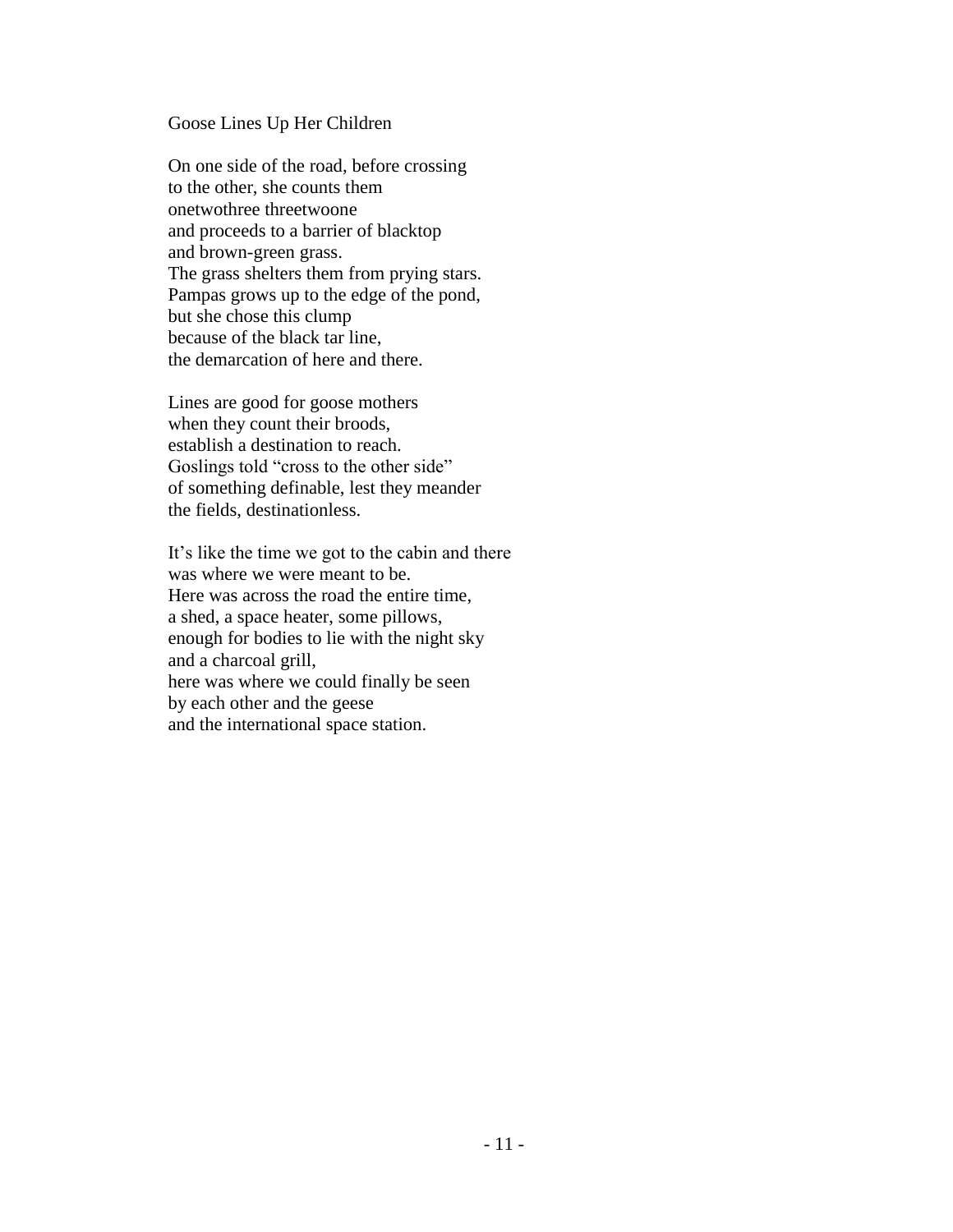Dot

The caged parakeet was quiet this morning. I cared about it as much as towels left in the washer – only when it smelled. The little blue white bird kept watch at the stairs, the window facing treetops. It could see branches sway, robins build nests, hatchlings leave in turn. My mother silently buried it while I was at school. Pets deserve shoe boxes. Dot was buried in bare earth, feathers crusted with dirt.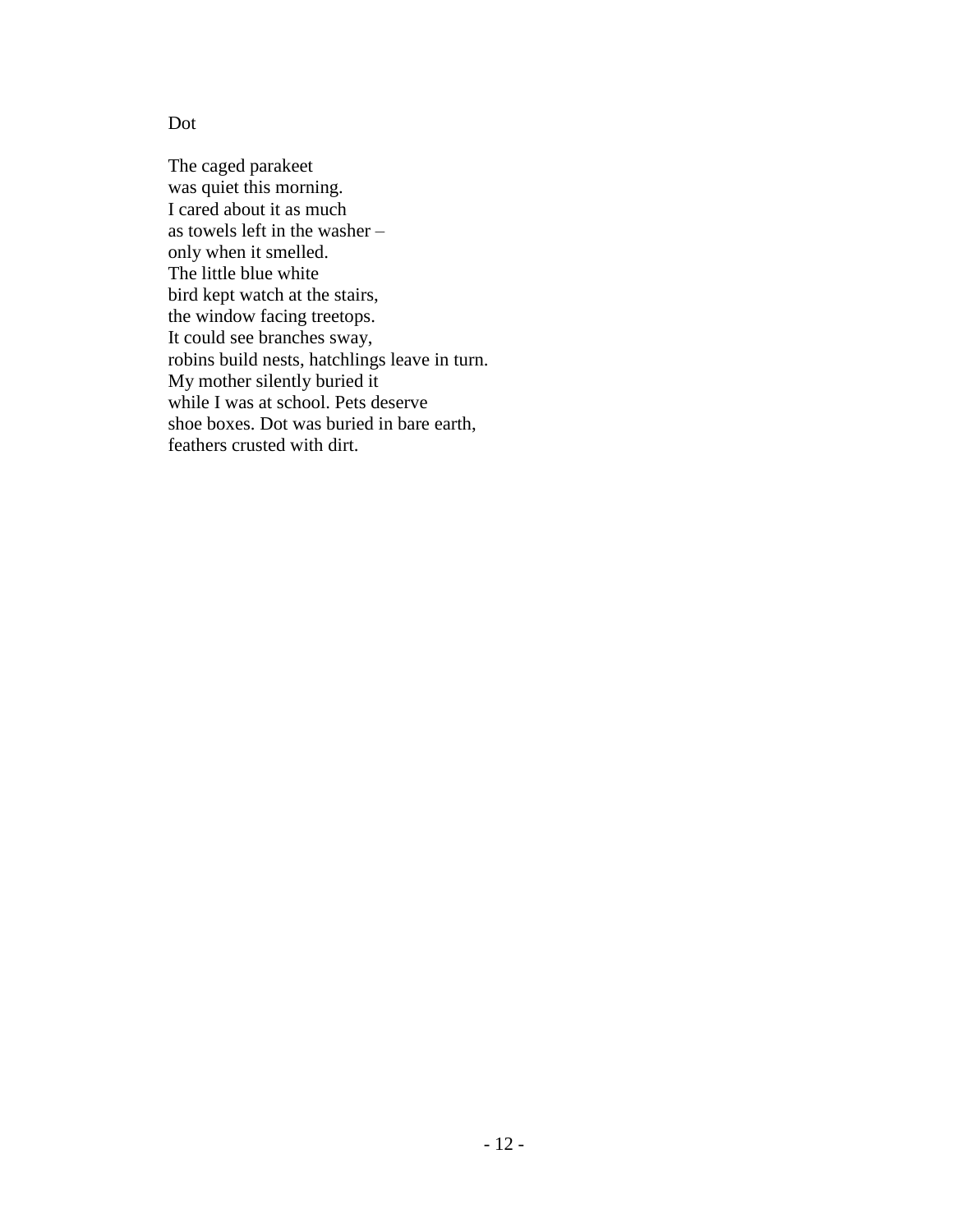Planter's Feet

You put your foot in a shoe. Like a fool, you trust it. The shoe is a den of lies, a tongue that never wags, always deceives. You think nothing of the pebble at the corner of your big toe, or how it reminds you of me, asking when you will come home. But it's not be a pebble. The lie the shoe told was that it would shelter you. Spiders love shoes, the way they falsify safety and retain heat. When your big toe strikes the not-pebble, what you thought was me is really a bite full of venom. I am glad for the spider, a little jealous at times, that it got to hurt you. It did this in self-defense, a dying act before the squish, and I write it letters of gratitude.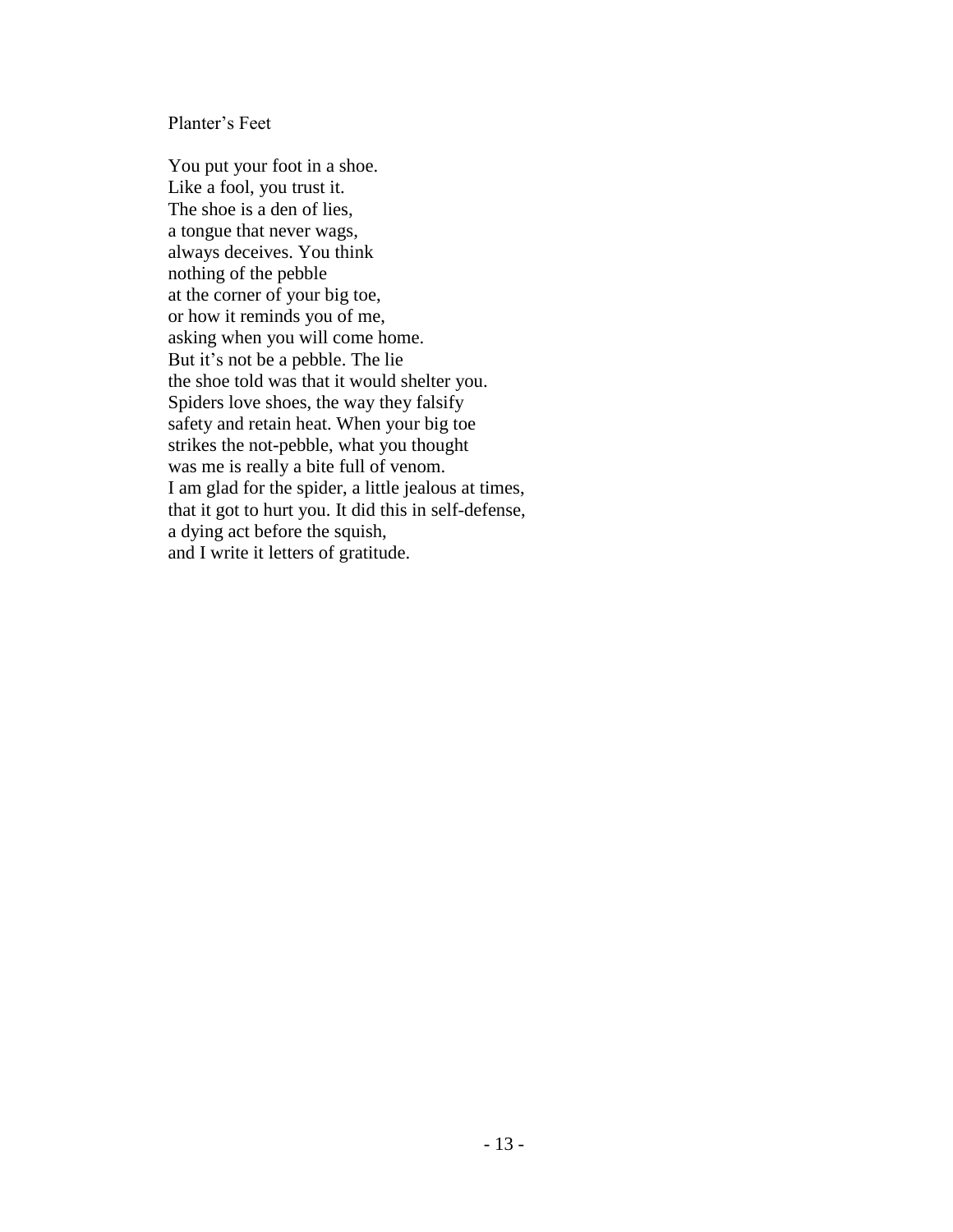### Heimlich Maneuver

You die many times in different ways, yet you wake up. Every day when the sun disobeys the curtains, nudges you, it whispers *You aren't dead yet. I made this for you, too*. It is made for you, heat from light & noise from birds. You feel your body come back to you, return from the small death it practices each night as limbs move away from the brain. Remember the dream, the taste of food in your mouth. Your stomach shakes. As you go through your day, you smell what couldn't be eaten, what the sun called you back from. When you relax at the end of whichever week chooses to be your last, you slurp lo mein noodles, oil & a bean sprout clinging to your chin. When the shrimp lodges in your throat, you are alone. Instead of self-Heimliching, you remember. *This is what the dream ate.*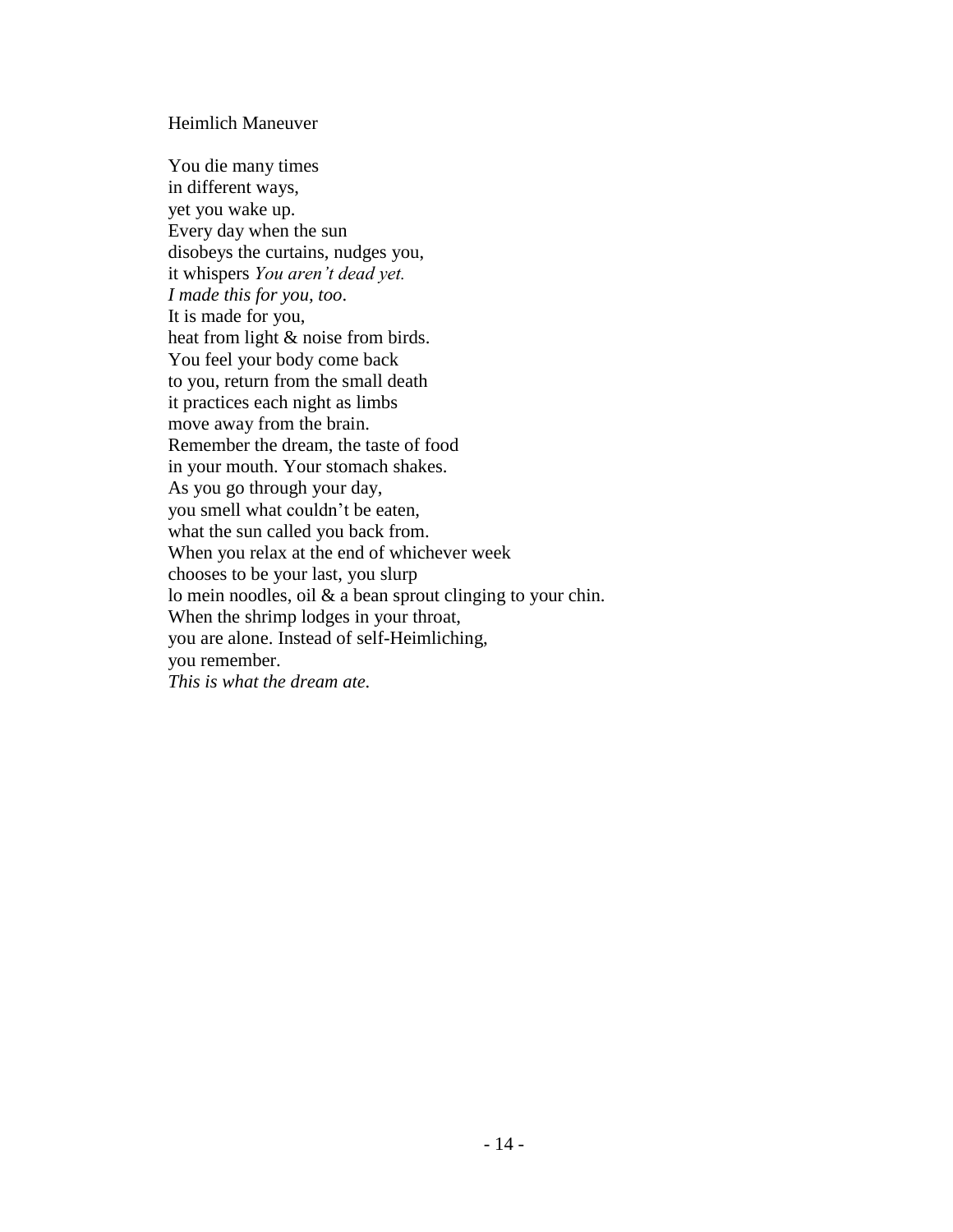#### Back from the Caves

You die to make yourself clean, uncrust your eyes unlint your toes. Your back aches from the twig under your sleeping bag. You left behind air conditioning, sheets, linoleum, to remind yourself of gnat clouds, decaying leaves, limestone. But when you make it back to civilization, away from the cliffs of the Red River, when you step back through your threshold, you ponder what you are holding in, what is held from you. It matters as much as the scent from your groin & pits, the way your hair is buttered with grease. The shower calls to you, you answer, like birds do when the sun heats a pool in a pothole. Like birds you rattle your bones in water, shake off grit. Water & gravity are dear friends, closer than you were to me after all. They do not neglect each other, where one goes the other falls behind. When you finish checking your body for ticks, you reach and stumble. The spout of the tub prays in your temple.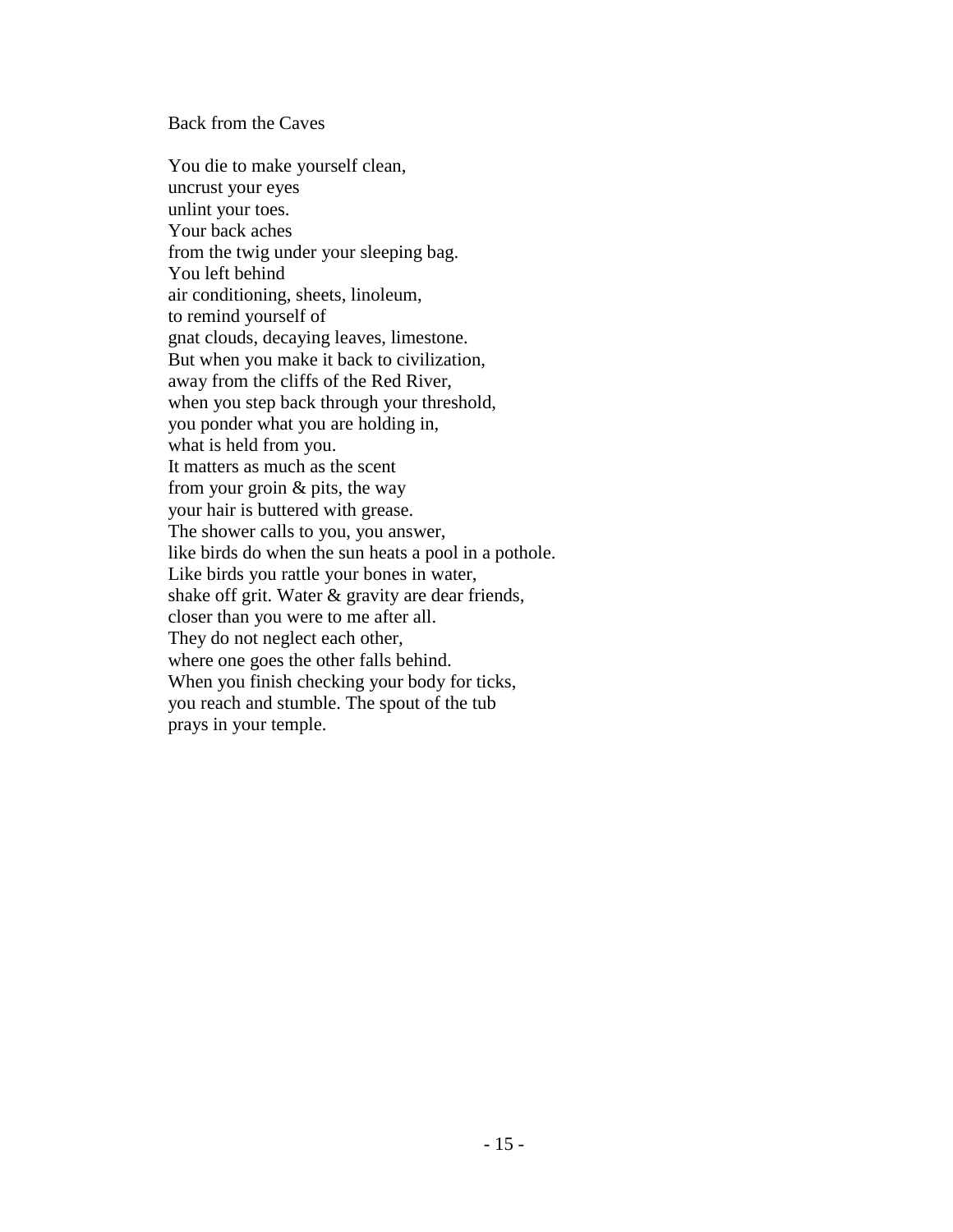#### Great Atlantic Current

You go home, back to brine. It's not be enough to have a human death, you need to die with plankton and krill in frothy waves. You leave sand behind, the way it warms in July air. You feel crabs at your feet, jellyfish at your calves, your thighs heat as they kick beyond the sandbars. Your torso keeps level, the balloons of your lungs bobbing buoys. Your arms pull you to the place that calls us who have seen ocean deaths. White caps wash your hair, coral polyps settle in your earwax. I told you to wait after eating. When you reach the rip tide, it hugs you, asks your name, prepares a place for you. You enter, because the current is what I was trying to tell you about the whole time, a place where we all feel connected, where we drift, do not struggle.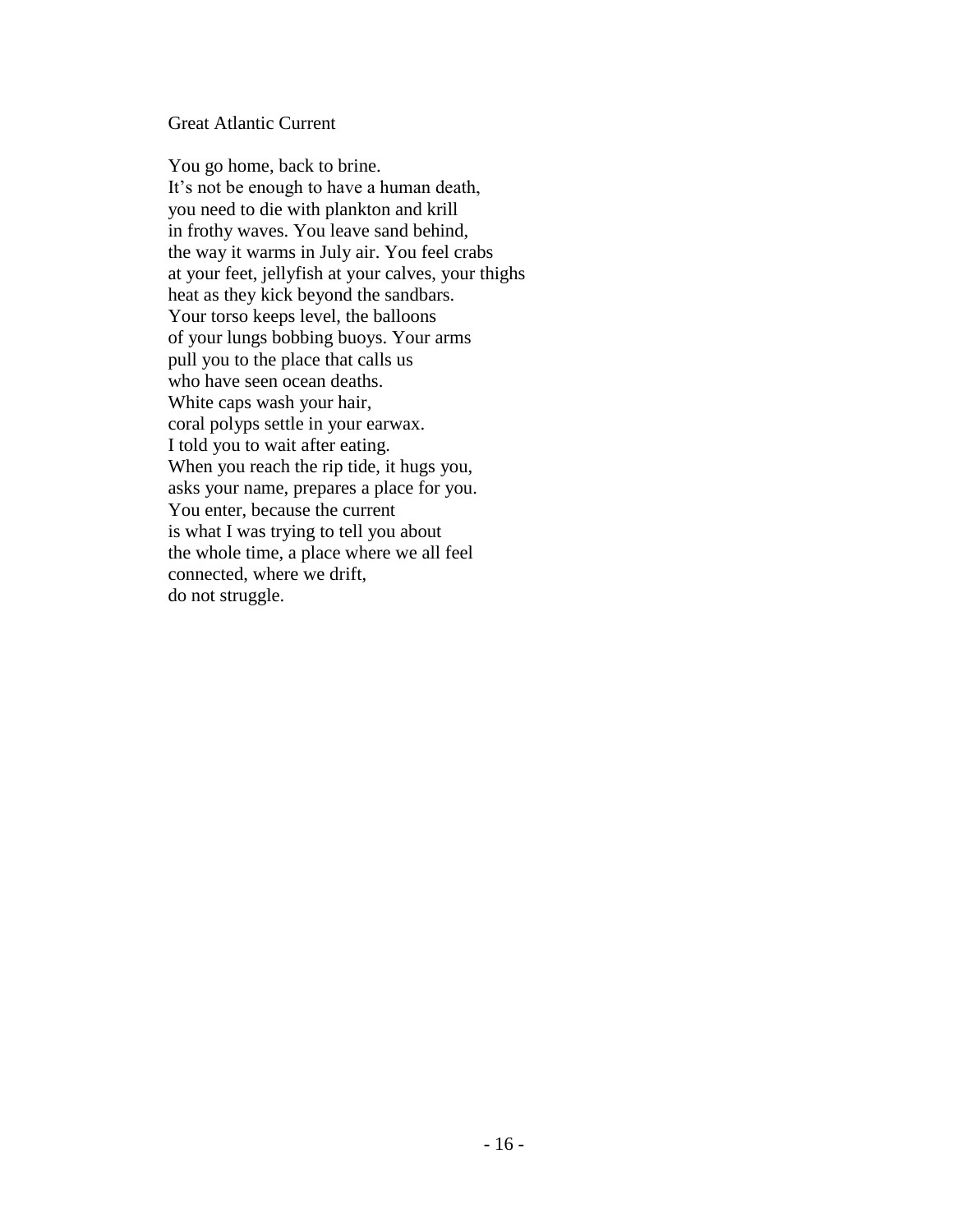## Dish Duty

You come in and go out with breath, not caterwauling. You do the dishes, your hand coved in soap froth. The dishes you found on sale in the back of Macy's cleared of food, stacked like casino chips on the edge of felt. You reach for the silver, pull up forks with my saliva taken off, spoons that stirred my coffee and sat on the counter all day. You rinse the paring knife, drop it without noticing. It's like the time you dropped a hint about leaving. The knife cuts you, like you intended the hint to cut me. You look around, see your blood in a puddle, your foot not warm, your eyes guess what shade of iron-red that really is.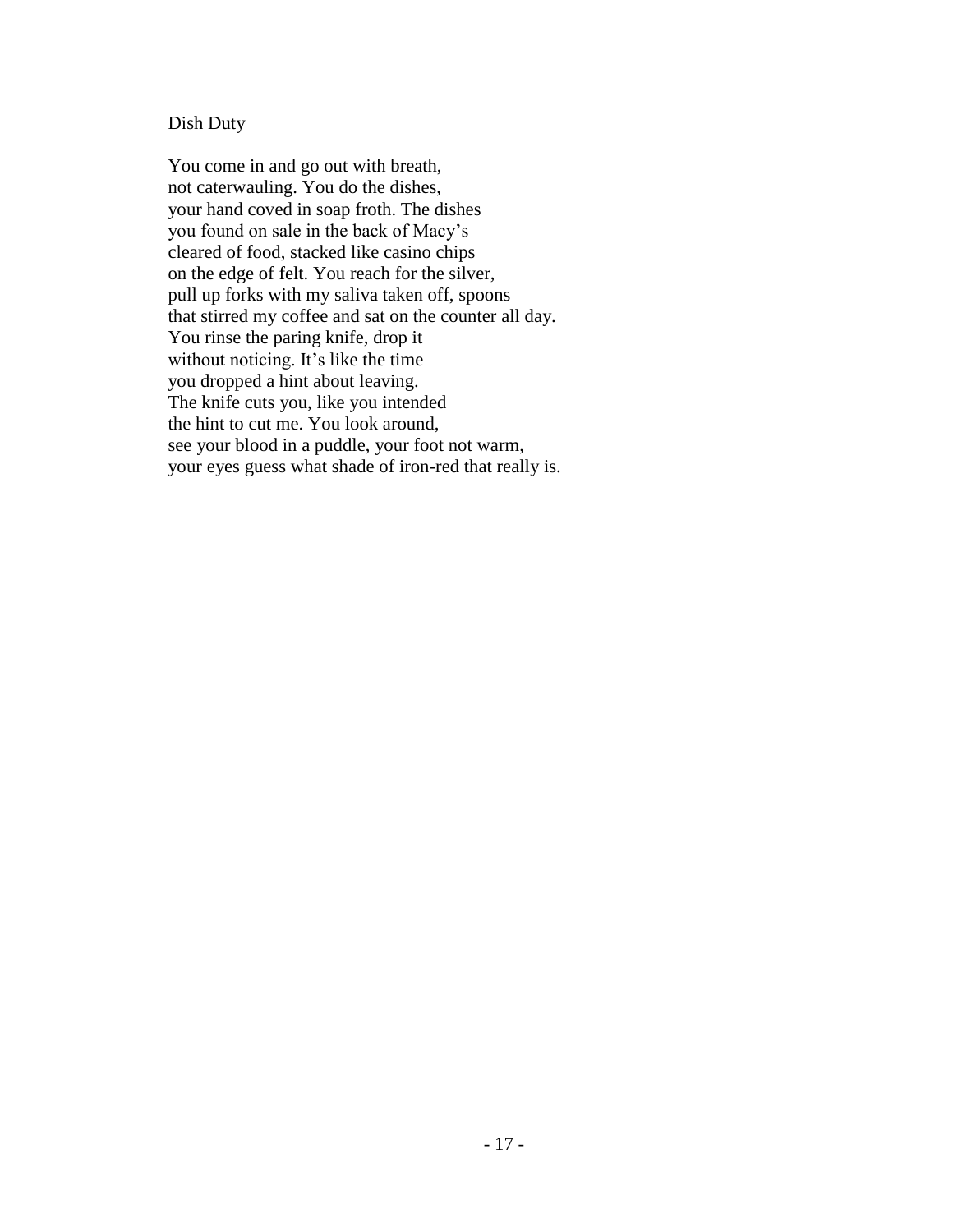#### Anaphylactic Shock

You die when your body betrays you. You bend joints to popping, climb trees to remember childhood, run in the heat to feel fire in your lungs. You make peace with your right ankle, the trick one that clicks. You forgive your eyes for their weakness. In all of this, you fuel yourself with everything aside from the blueberry and kiwi. Blueberries are lies baked in muffins, images of my eyes when I told you about my tomorrows. The kiwi are more than distaste, and every now and then you eat a slice, tiny black seeds immediately implanting between your bicuspids. But this day you remember why you stay away. The slight itch in the back of your throat. You power through it, like a run or a vinyasa flow or a tree covered in sap. But your throat becomes sap after the final kiwi, hardens around the irritant. When you gurgle on your own saliva, it tastes like forbidden juice.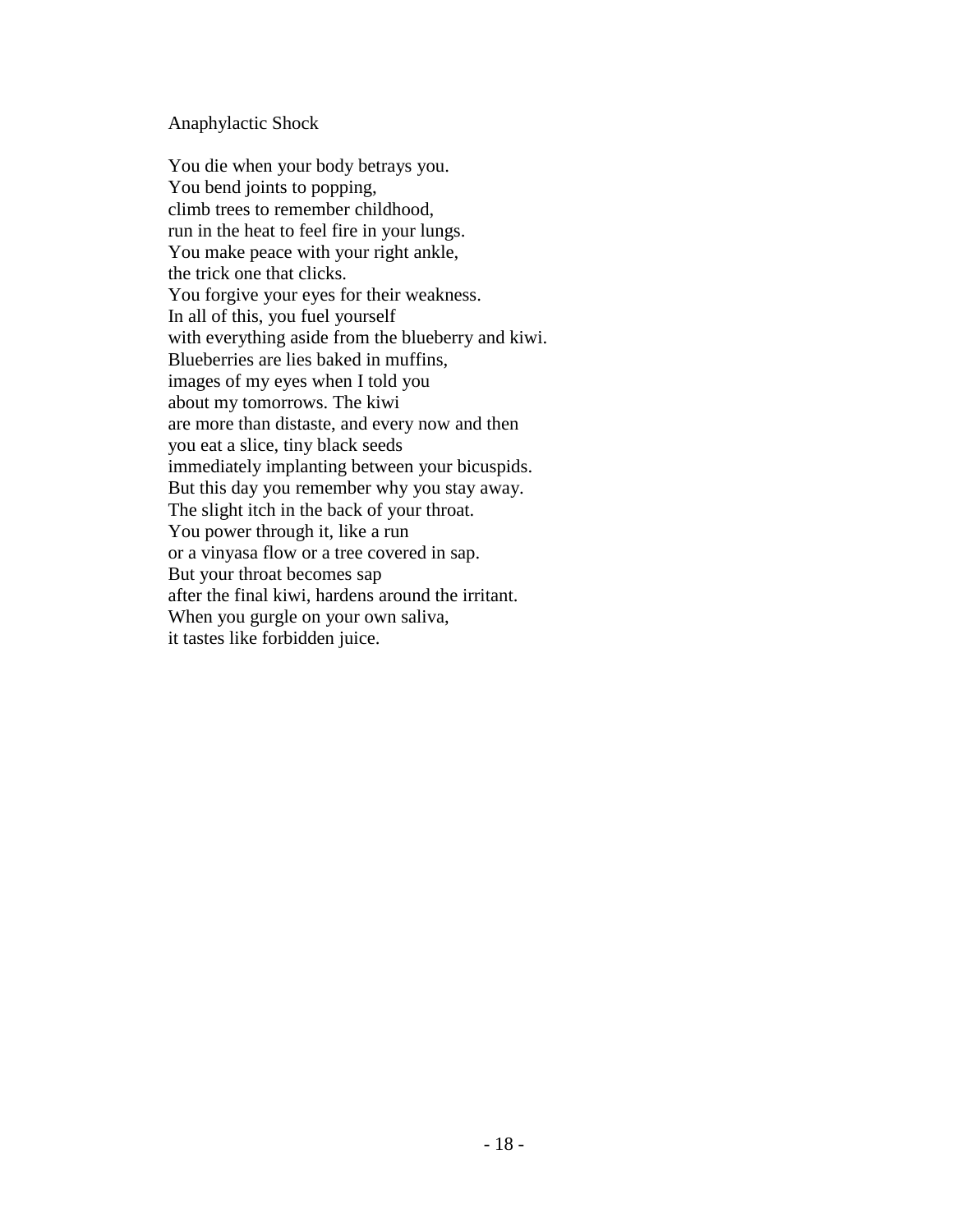## No-Man's-Land

You've been warned, repeatedly by different voices. You ignore them, your ears jealous of legs that carry you toward danger. Your eyes focus on the dandelion in clover, the white puff amid luck. You reach for the drying flower, blow seeds, watch air currents. Voices sing your name, an alleluia without an amen. Arms reach, some may even shield an eye or two. Your heart keeps a tambourine beat. A bullet whizzes through the clouds and through you, a needle without thread which does not mend. Silence, then tick tick tick, the sound of blood leaving your head. When you fall, the others look away, and remember before dandelions killed children.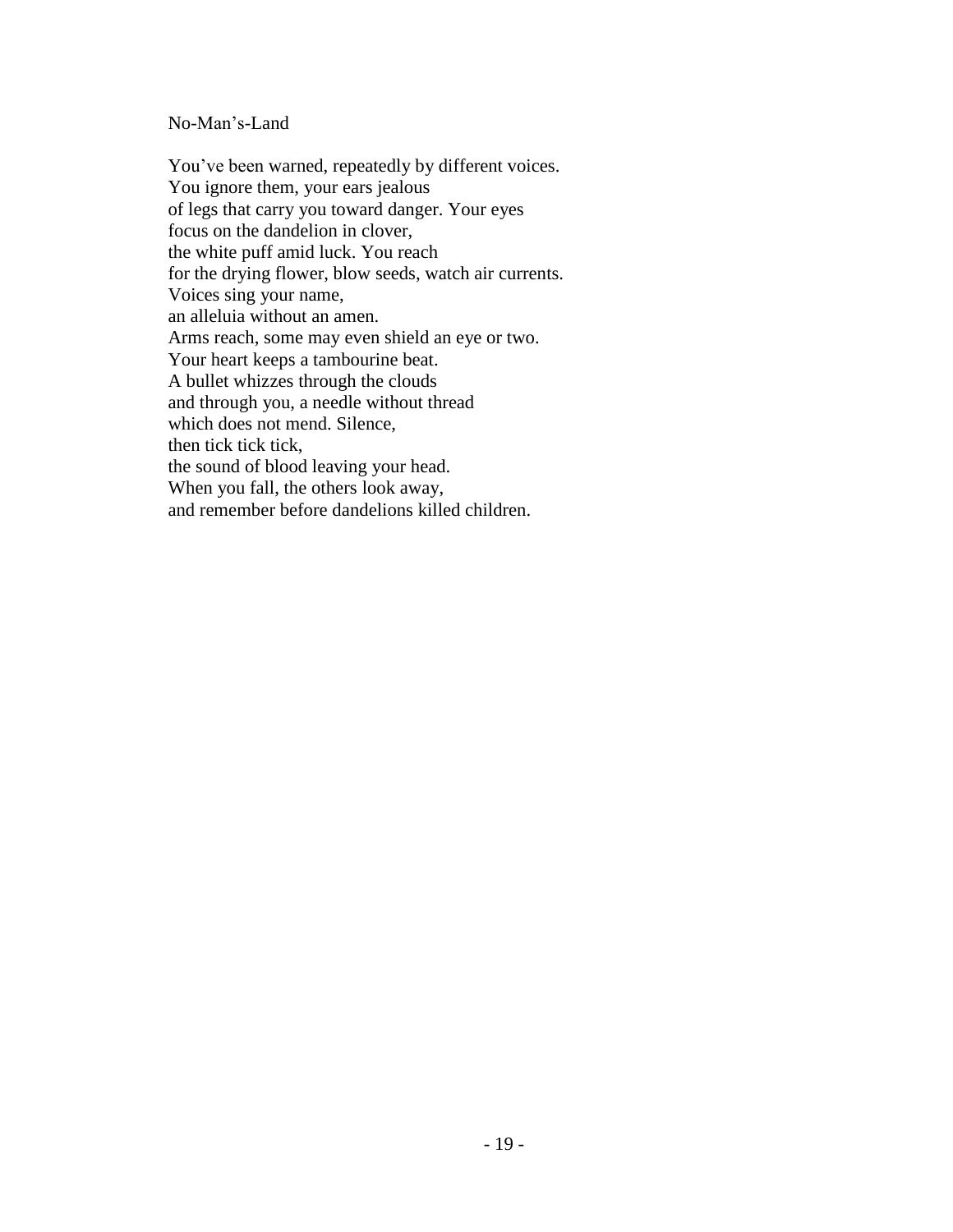#### Rolling Stops

You are in your car, heated leather seats hugging you like I don't. You are going away, because that is where you go when you are not walking into a room. Your oil is freshly changed, your tires at proper tread depth, no recalls issued for your make and model. You have the radio on, not too loud though, your hand glides out the window. People do this when they want to feel nature from a metal machine. For a moment you believe you are part of the breeze. When you turn, the man – or woman, you will not care – coming the other way flips you off, shields his/her eyes. That is what you see, his/her face as he/she and their windshield kiss you and yours.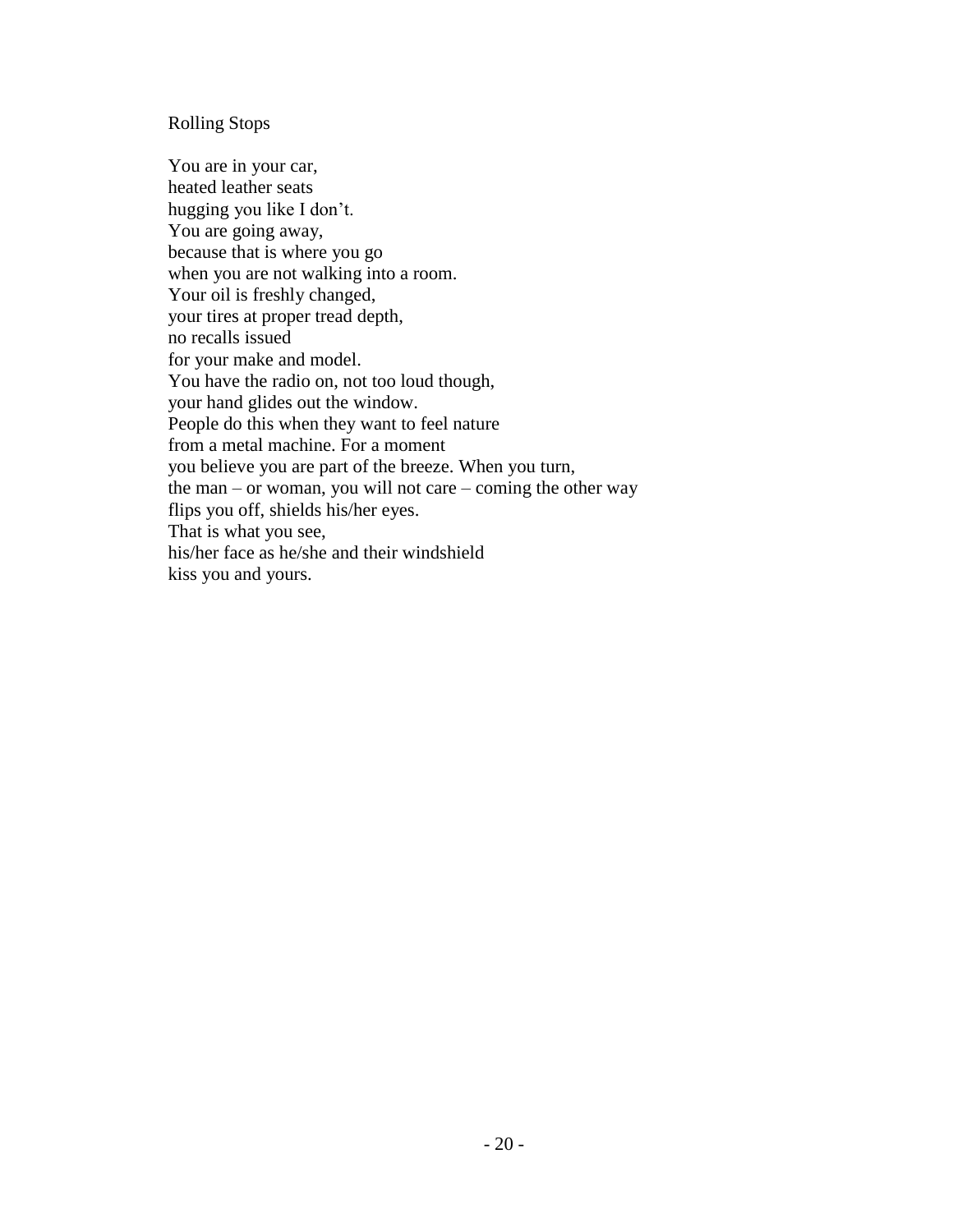#### Breathing Exercises

You never do anything aerobic, involving heaving breaths and sweaty brows. The running you tell others about is a lie. Exercise reminds you of inhalers and nebulizers, breathing with underdeveloped lungs. That first asthma attack, in the hospital, you were told about under-inflated balloons, spasming diaphragm muscles, pockets of air shutting themselves off. You can always exhale, always get a full scream out at the beginning, but use it wisely. You cannot pull anything into you except for light & the look in your mother's eye when you turn purple. You tug  $&$  tug, though no give, no softness lies inside you, your stomach is a clogged vacuum. Oddly, there is no pain, unlike shark bites or shattered glass or thunder to your brain, but there is warmth. Such incredible warmth, like lying on the beach when your skin revels in sunfire. You feel every cell in your body, down to the egg and sperm you started with, and they all gasp, as if they just saw a silverfish on the ceiling. They startle at their own need, your mother watches you turn white, she apologizes for not completing you when she had the chance.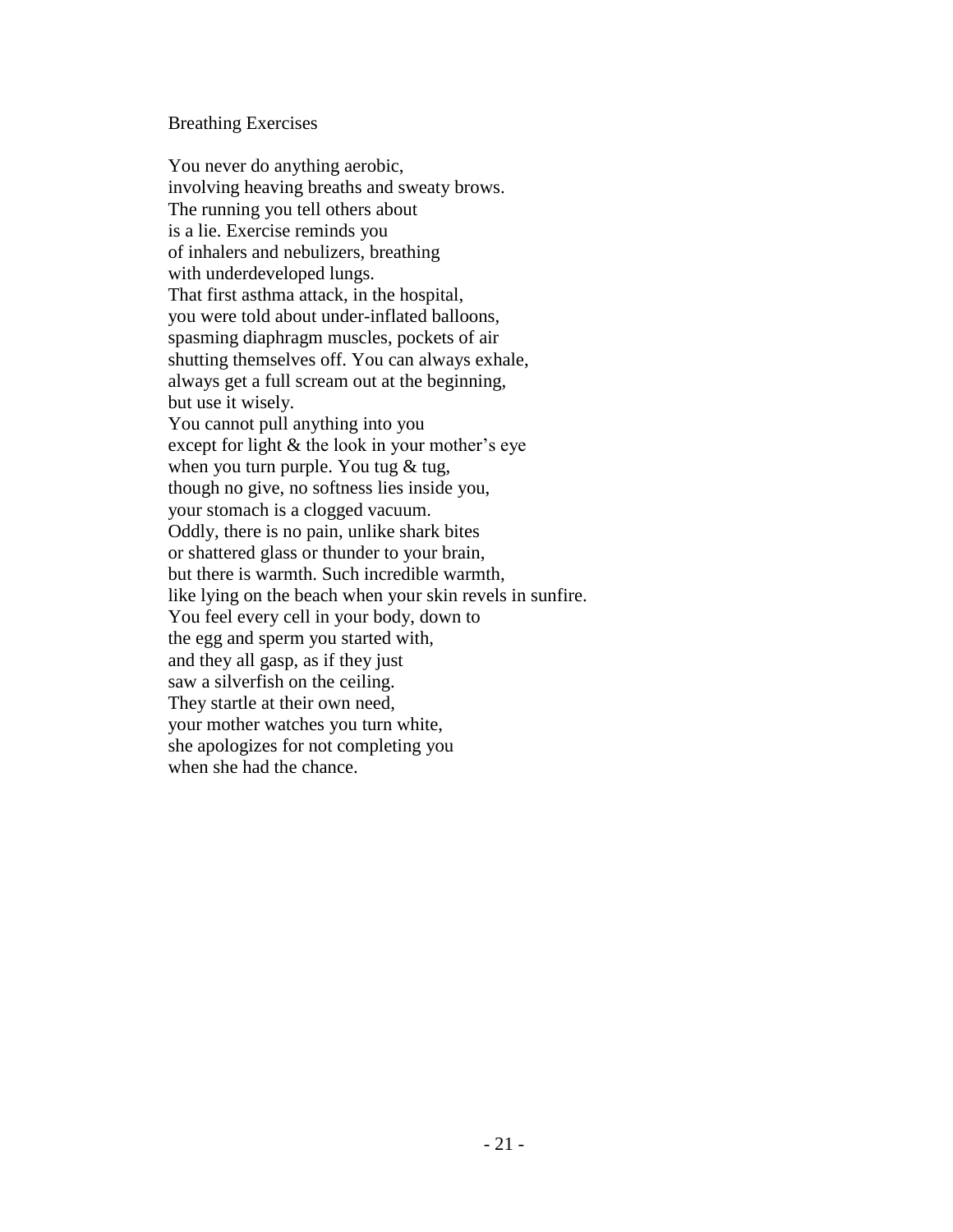# Chickens Are Brave

| What is on         | the other side?            |
|--------------------|----------------------------|
| Another wall       | to look back on,           |
| a road to follow   | on Sunday mornings         |
| before dumplings   | are dropped in sauerkraut. |
| Chicken will cross | and wander away,           |
| search for the egg | that he came from.         |
| He will chip       | himself back in,           |
| try to become      | yolk again.                |
| His head           | will be on the gro         |
| too big to fit,    |                            |
| eyes looking       | at the cleaver.            |
|                    |                            |

he other side? to look back on, on Sunday mornings are dropped in sauerkraut. and wander away, that he came from. himself back in, yolk again. will be on the ground,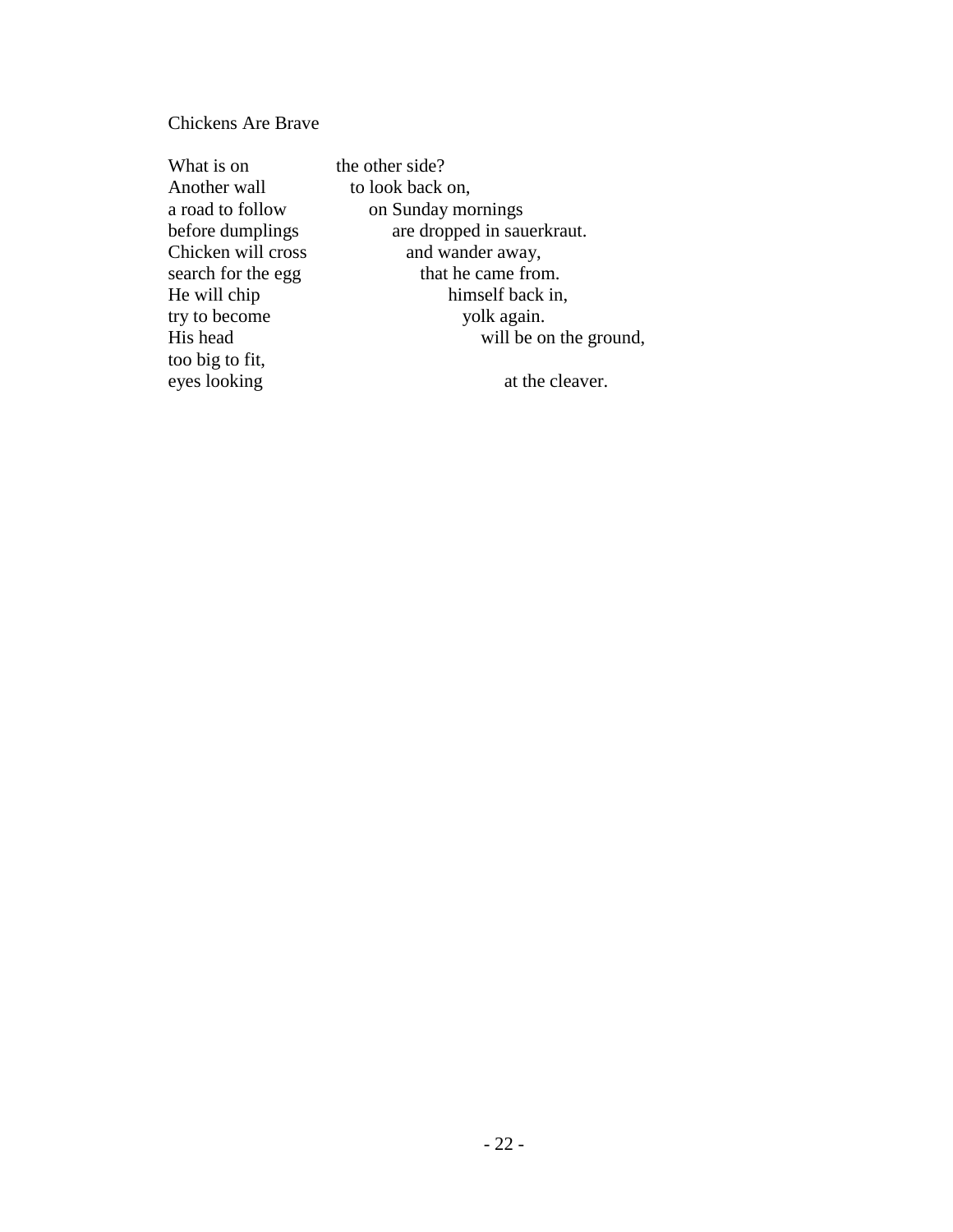Cardinal Hotwires Cars

When his parents are at work, he takes a joyride in the Jeep with no canvas top. He connects hot to hot, the engine coughs awake. Cardinal stalls at the hilltop stop sign, but won't tell his father that detail later. There's a fencepost along the highway that's hollowed out. Last week Cardinal deposited a twenty inside. Today, he withdraws a mason jar of moonshine. The clear spirit is cold, even in August, and Cardinal takes a sip before resuming his errand.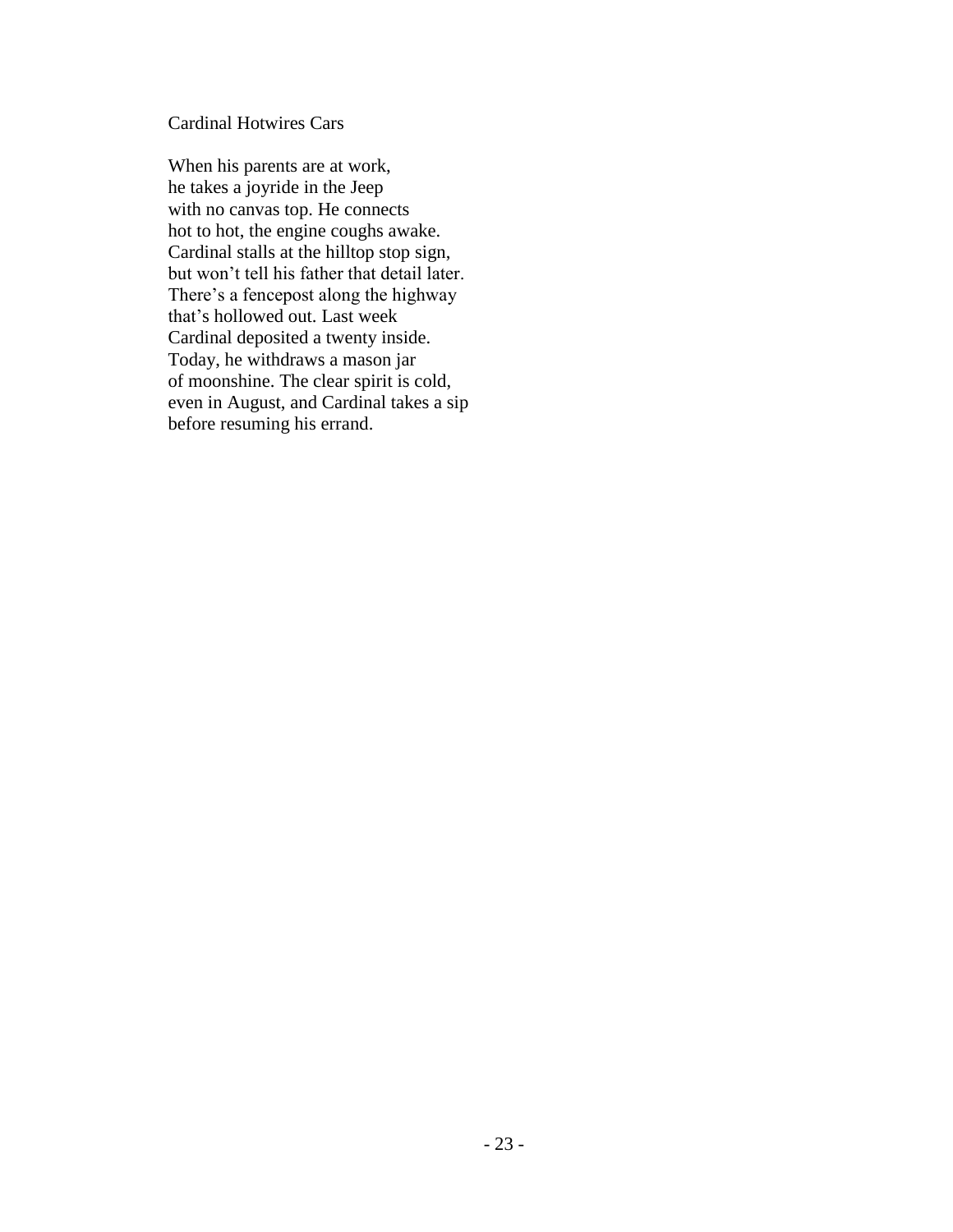## Cardinal Flies Between Power Lines

Hears humming electric outside of lightning, feels lost energy heat wires. His little feet perch away from snakes & house cats. A hawk overhead leaves Cardinal be, scans for more filling prey. Cardinal preens himself, says an Our Father and eight Hail Mary's. His biretta raises, audacious plumage for a glorified wren.

When I look at cardinals I see my grandfather, the blood clot shooting through his lungs landing on the kitchen table. The splatter had a little crown on its head, sanctified the room. Like a bishop flinging holy water at Midnight Mass, the droplets cleaned the dirt from inside me, the dust my body had gathered inside itself.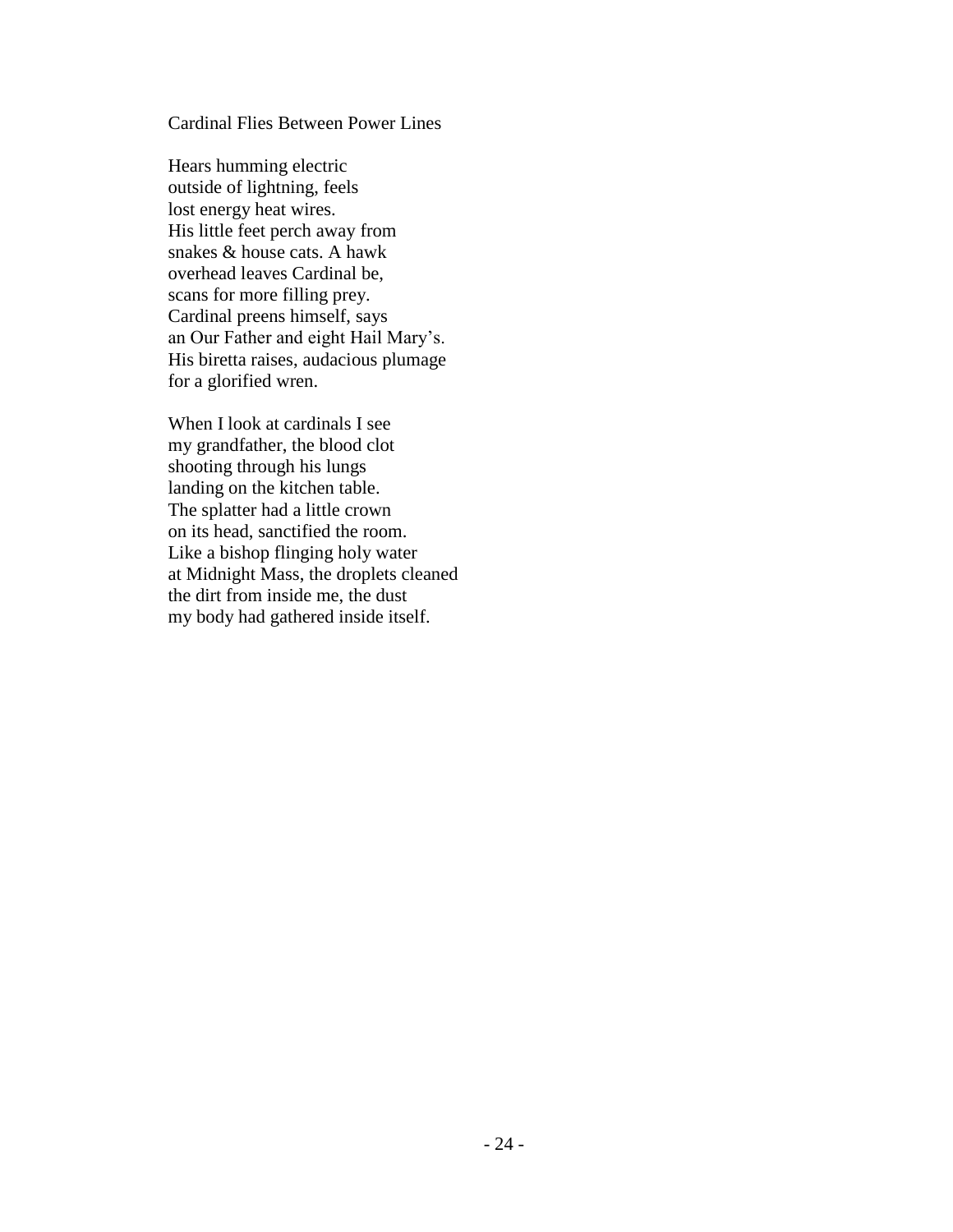# Bower #1

Consider the dryer vent and her hunger for nests, then consider humid gusts, holly twigs, mating robins. Here, the heat of my laundry, lint from sheets, cat hair, my hair.

Listen as she feeds the nest, guards construction with a broken flap. And then, how the robin finds her. And enters her like he did his mate.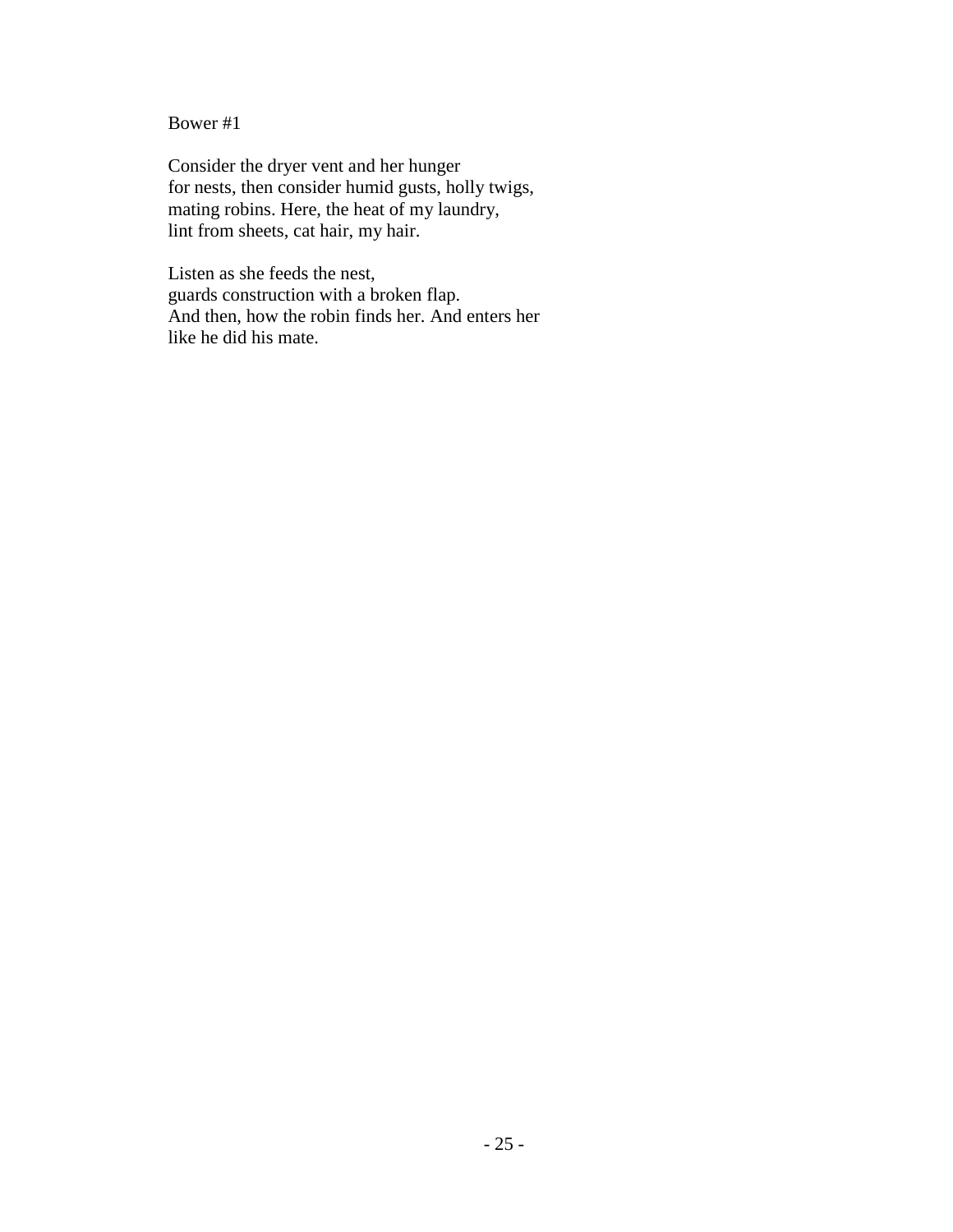## Bower #2

The dryer vent finds a flightier bird to make its nest in her elevated depth, her wooing place.

The flightier bird does chant and sigh when the dryer vent exhales, leaves to bring leaves to stitch inside the nest, a windproof padding.

The flightier bird does worry and worry at the leaves, the brought bed to protect a single egg against the monster wind, the traumatic voicelessness from deeper in the tube.

The dryer vent misplaced her list of tenants, but leaf-bringing sparrow feeds her, reminds her of hunger.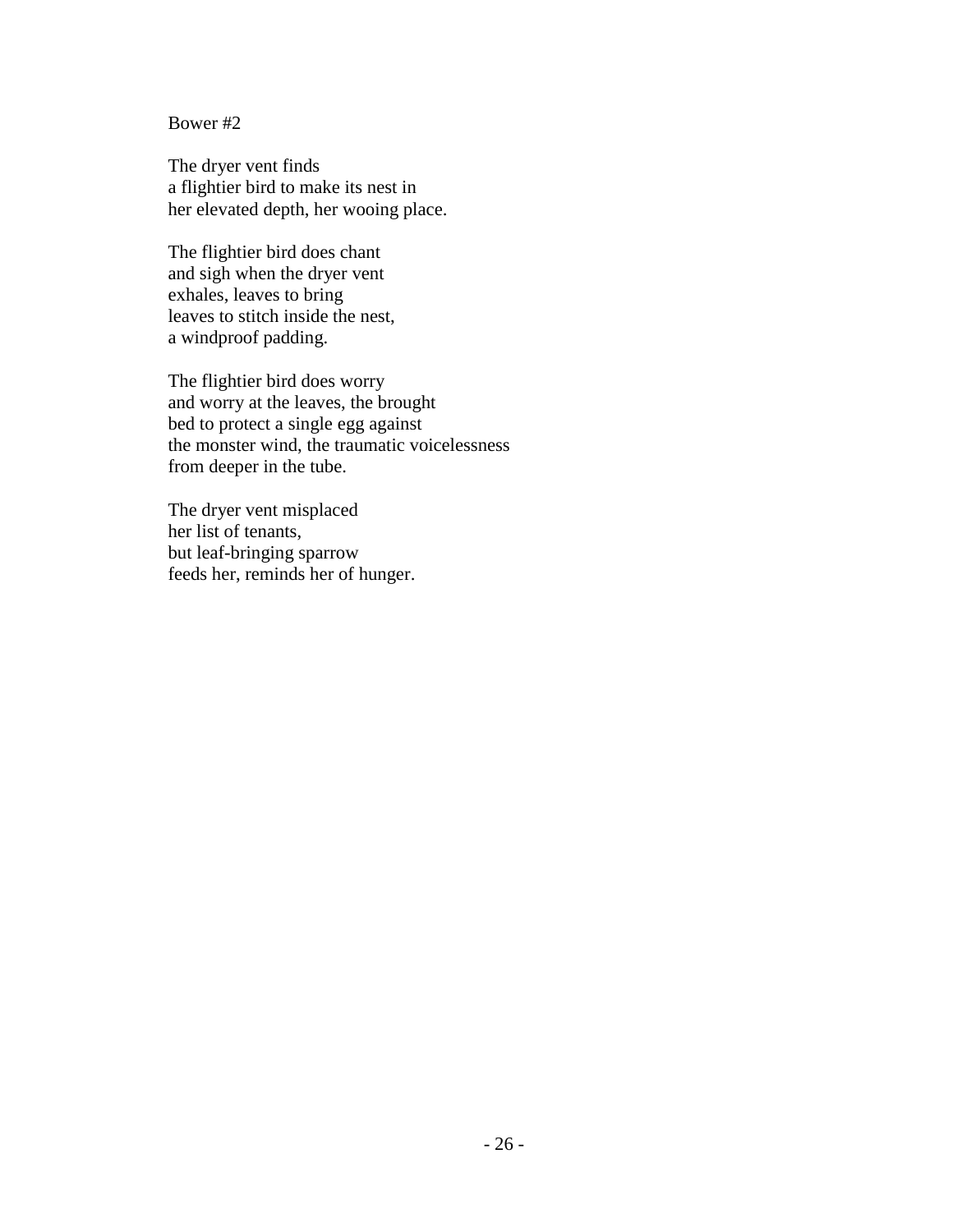Bower #3

Cracked sunflower seed, jute twine, yellow receipt paper, sit inside the vacant nest,

my fibers spun out on twigs. This divorce was not my doing, unplanned but still carried out with purpose.

This ill-placed hatchery. These bird things. These sparrows and robins seeking to divest themselves from trees, into holes that singe young featherless beaks.

Who will listen to the song they sing, calling for food before I start the cycle?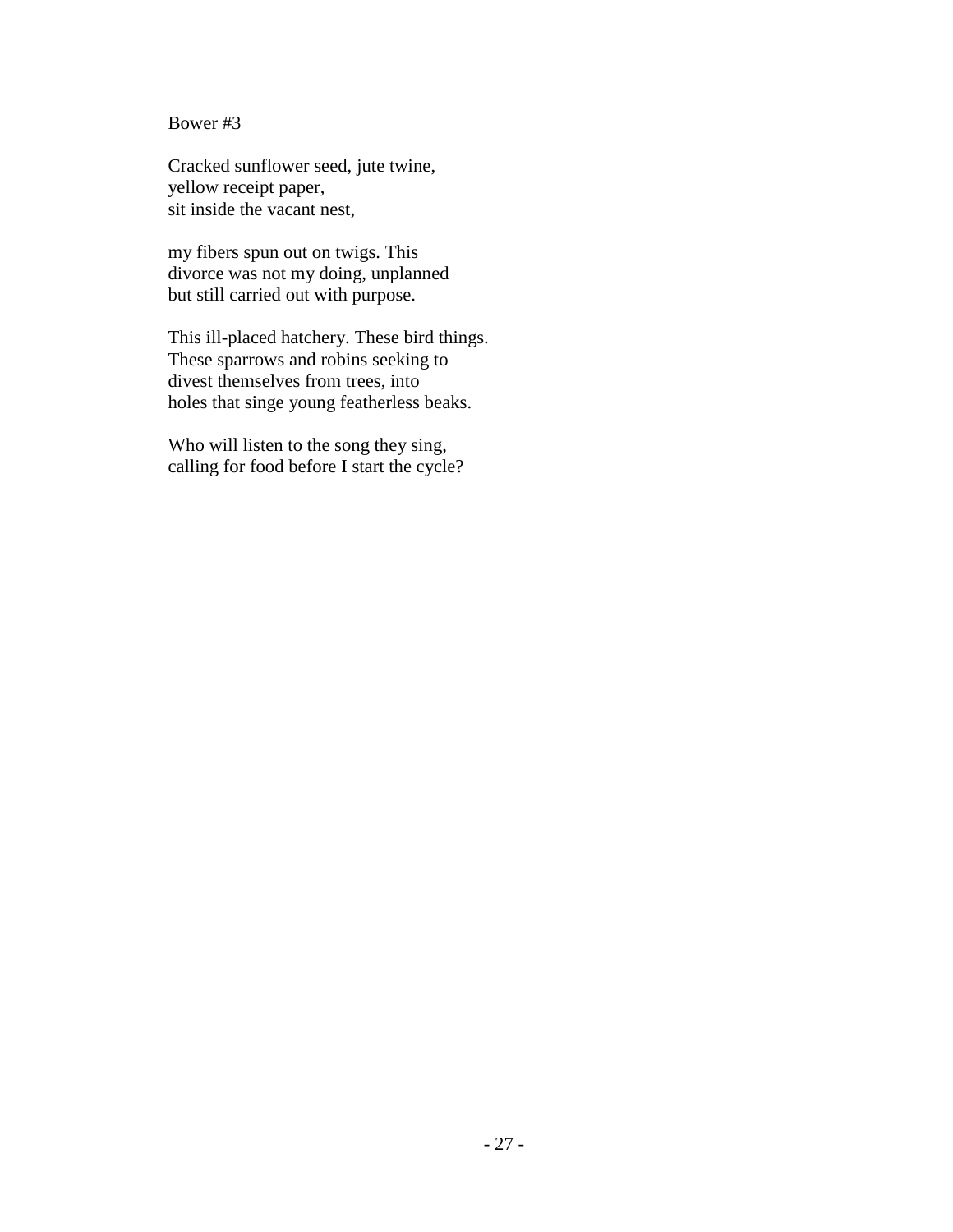Height

How tall are you? Do your fingers reach the top plates? Do your toes touch at the deep end? When you look up at night, do you wish on stars or are you with them? Have you ever seen a front move in? The kind that brings rain, is brought by thunder? When the lightning flashes in the clouds, do you run inside, or stay out, feel the air chill? It's a cotton ball of fireflies, isn't it? The blackness lit from within, the sun clocked out. Do you succumb to it, the worry & human fear we carry with us from our beginning? If you saw a bolt crash down, strike a tree, would you run to it, gather the singed limbs, knit them with your arteries, plug them into light sockets?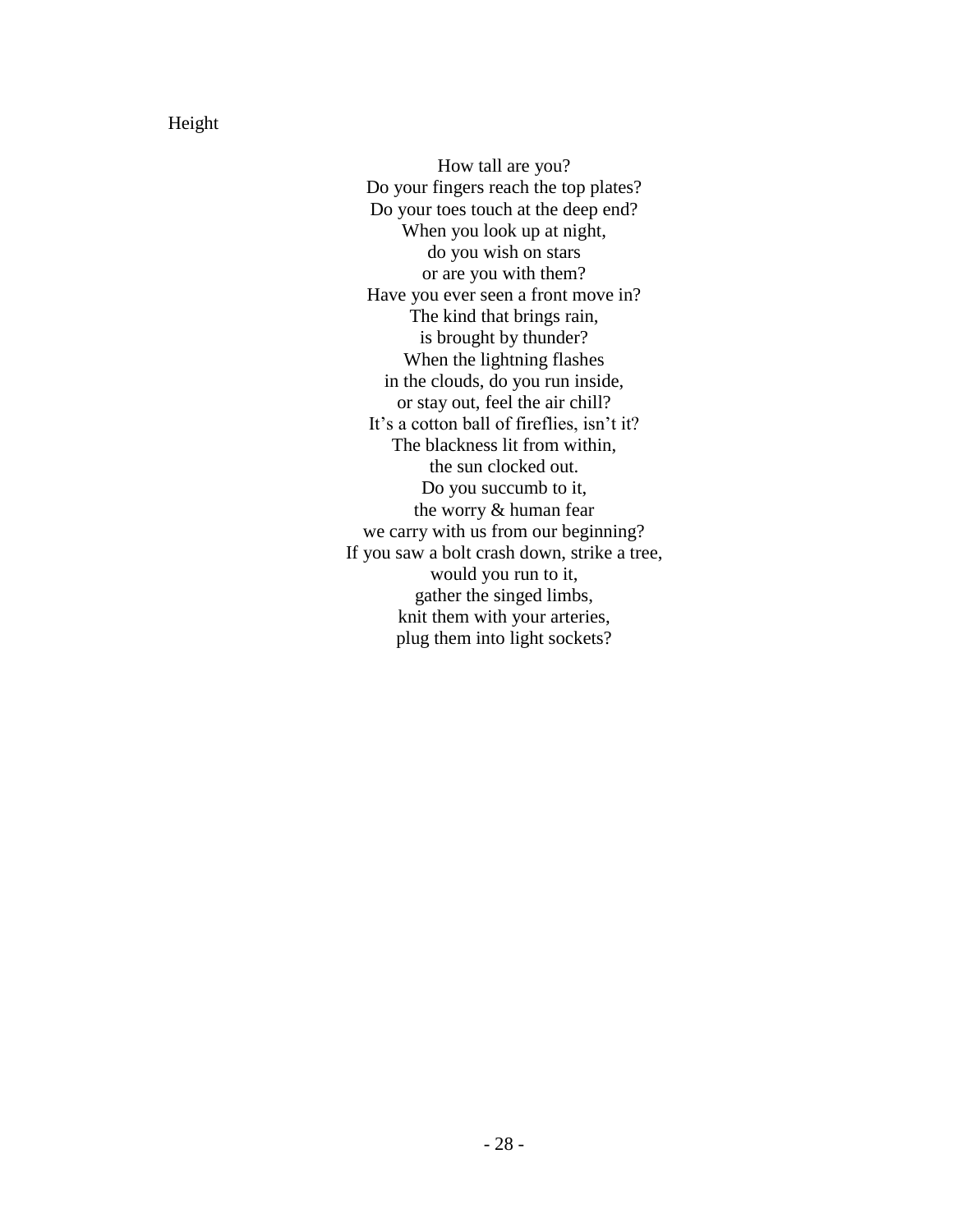# Grounded Lies

I sleep with an open window, the screen off. My feet claw free. The night is humid with forgiveness.

Ivy climbs brick mortar, brown roots settle into joints. The lie hums like rain, like its burrow is flooded. We swim poorly.

The ivy, triple-pointed & pandemic, pierces soil to the sound of falling water.

The lie scratches my feet with its paws, I seal my lips, my molars buzz.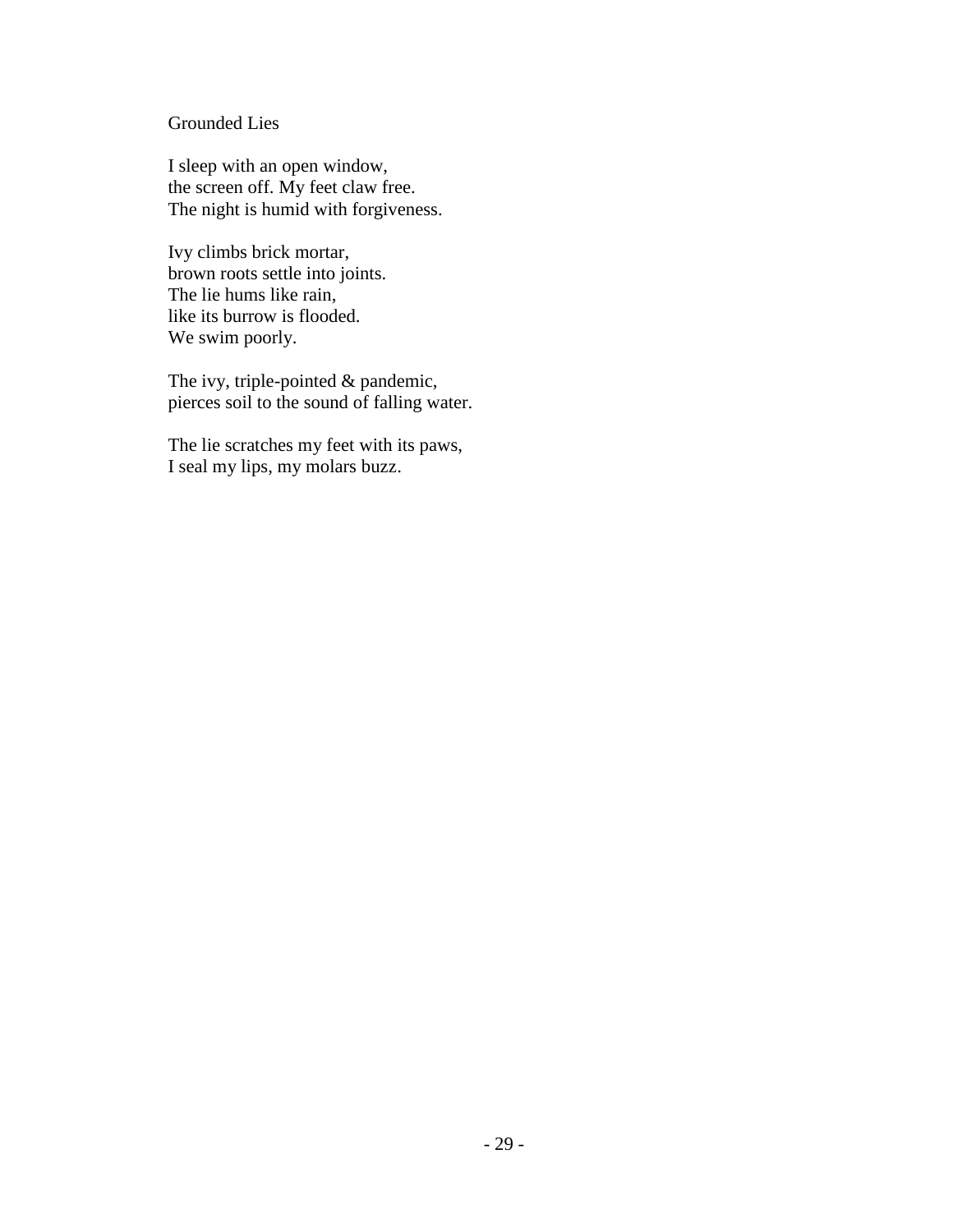Trees Foster Truffles in Leaf Litter

Cardinal shirks his duty to the branch, alights, crimsonly streaks. Trees remember boundary makers, grow in place for weeks. The oxygen generator is returnable, waits on the front porch.

Cardinal is a red blink, an assumed dribble of blood. Peaches this summer were in cahoots with the raccoons. Lungs only feel full embracing tobacco.

Cardinal's wing is a splatter of phlegm. Blackberries apologize, go dormant for the year. One promise lies, the generator repents, rejoices.

Words stayed still in calm winds, morning breezes, underdoor drafts, verbs like never leave me, nouns like future and past, and history ended, trunks uprooted, unplugged.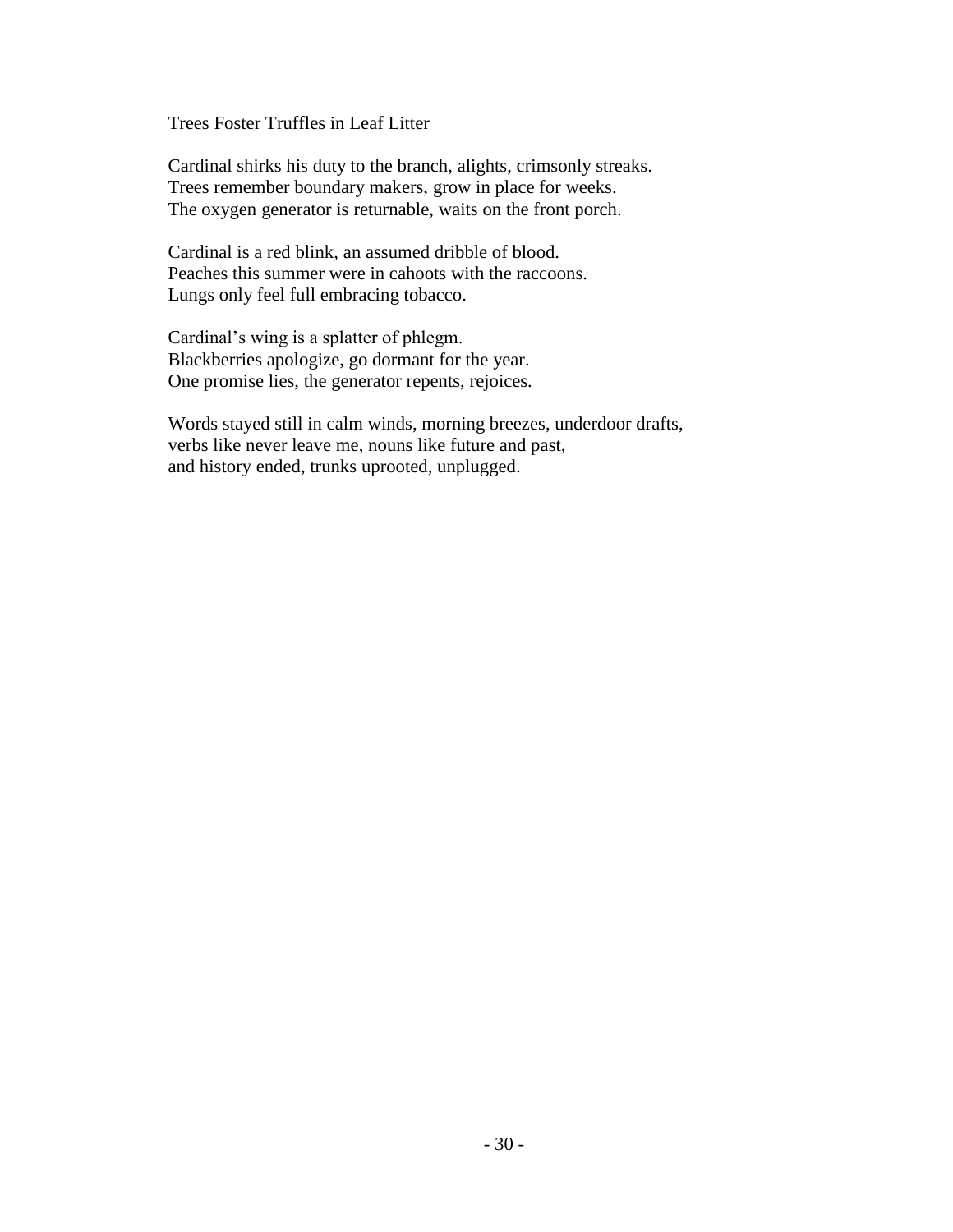Rivers Have Mouths, Too

Sediment spurts into bays falls to the sea floor. Silts up over time, dandruff from mountains covered in sun rises. River mouths open, accept, call back salmon they spit forth uncountable moons before.

Salmon cannot tally suns and moons, yet pass time with salinity, density, cold mountain streams, warm ocean currents. Salmon remember tasting pebble beds, algae nurseries warmed by dawn.

River mouths remind salmon of cold early mornings. They swim home.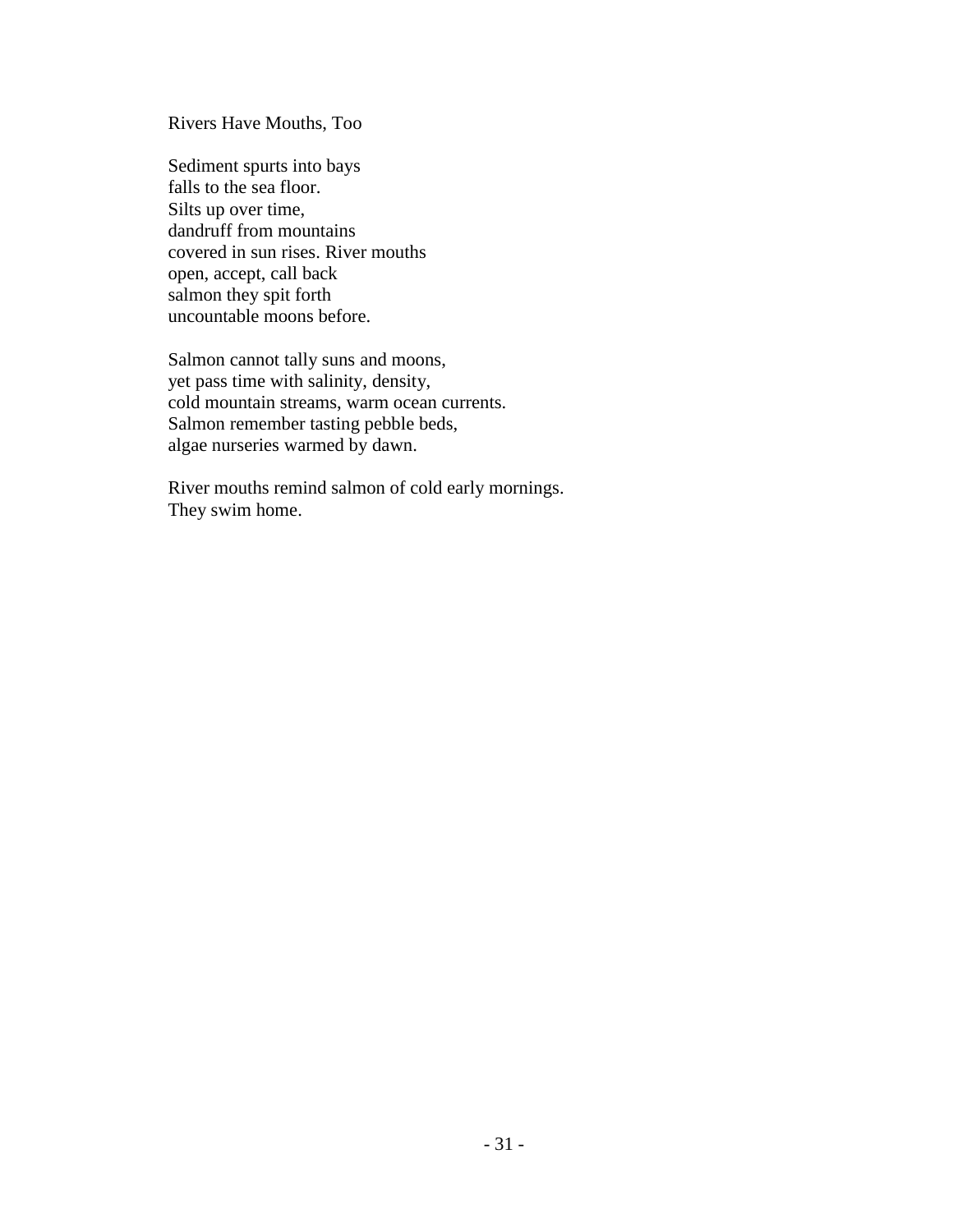# I Renewed My Prescription for Sleeping Pills

These don't dissolve under my tongue like the last brand did, or the night words you breathed into me. They are blue sourness, simple promises of bettering tomorrow. They pop out like your eyes.

I'm paralyzed before my brain silences itself. Arms & legs quick to obey chemicals, but fragile things like memory & hope & shadow sounds do not trust the night.

My therapist says I am going through withdrawal from you, brain hormones not in balance, not where they should be after years of meditation, months working toward some Buddhist lie about these night wishes.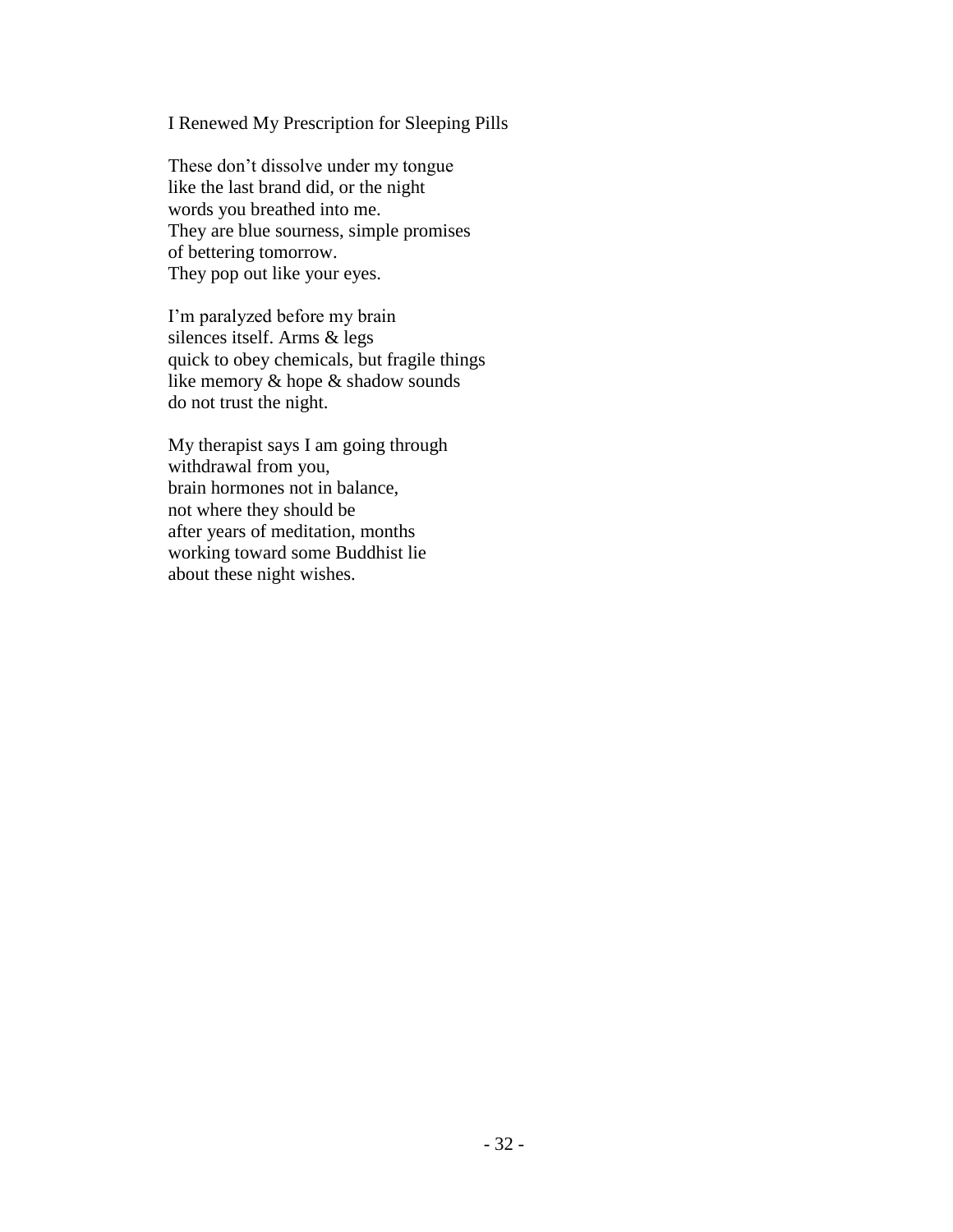# A Multitude of Orphans

Mud rolls downhill, covered in pinecones. Pines fall toward the creek, prostrate like bishops before the pope. Priests say mass in parking lots. Churches strip themselves of drywall, mildew pews. Knees bend on blacktop, fingers beg rosaries. *Make the rain stop.*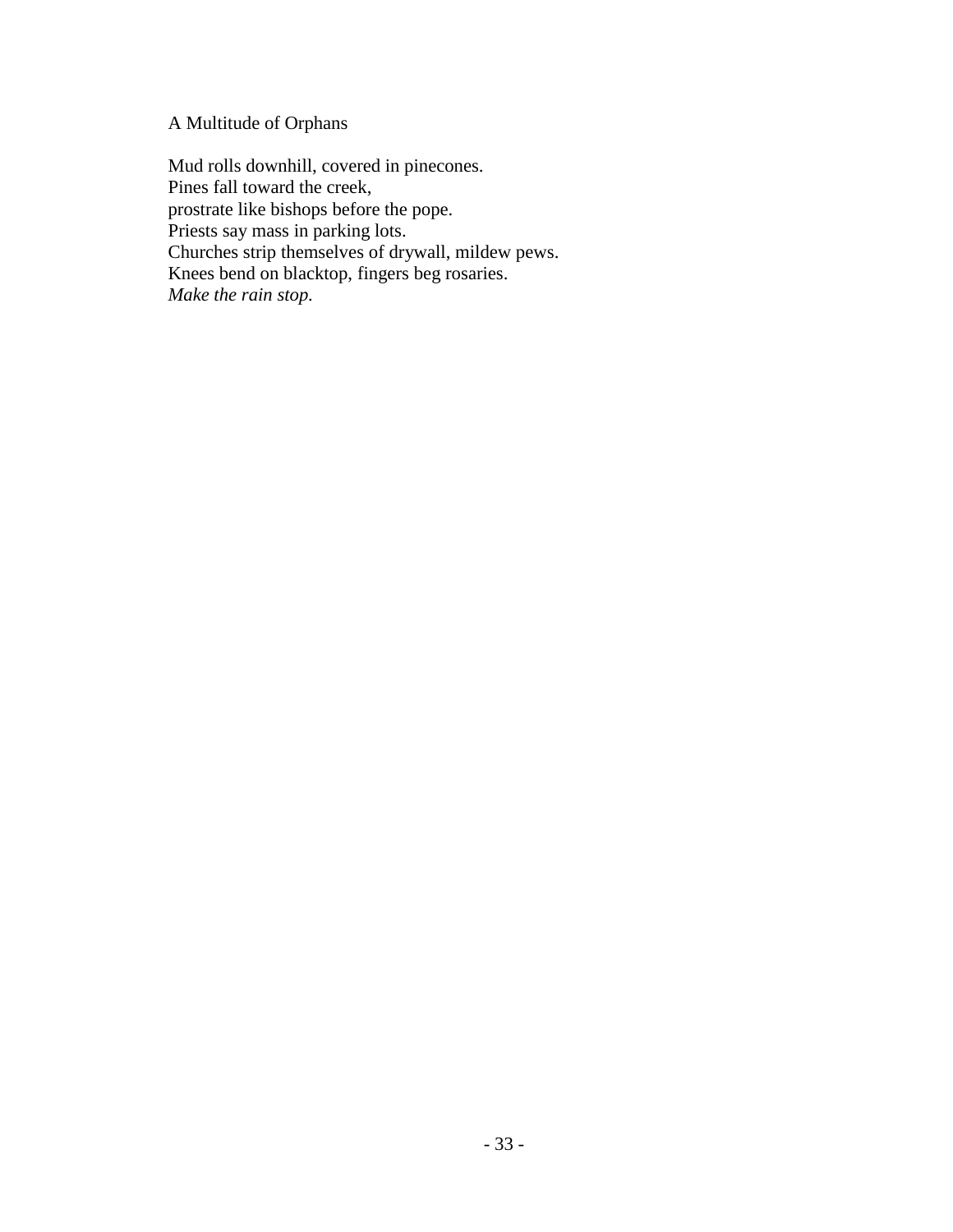# A Prayer for Hurricanes

Gather warm water & only at dawn, hide your face but extend your eye.

Take the weak & ailing to re live their woes, read the horoscopes of meteor ologists, pluck the shoreline like children count petals.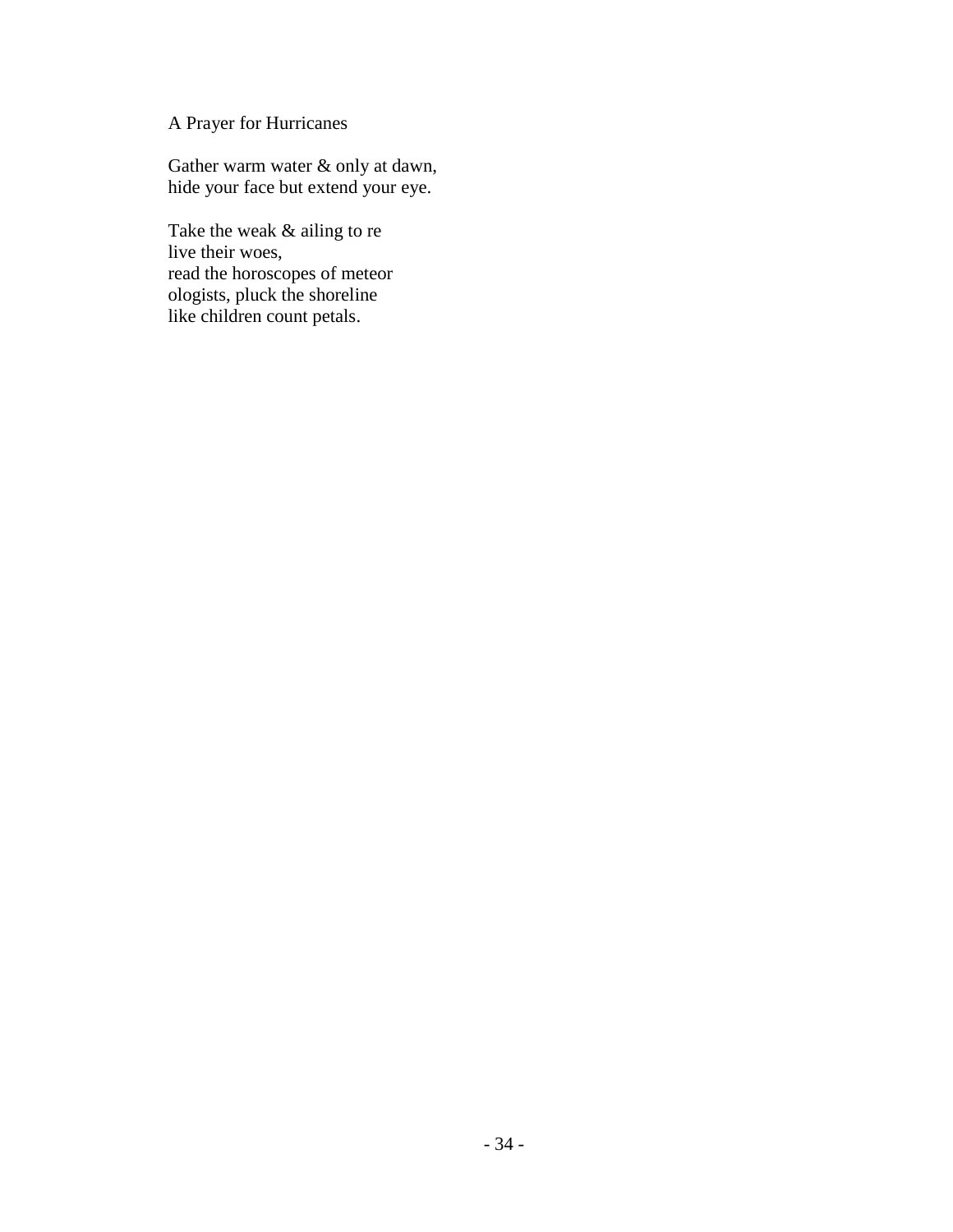Tornados Are Possible When Skies Are Green

Clad yourself in a gown of impatience, brown air all slurp & siphon patrol flat land, call out to hedges – disroot maples – bury truth in midair – untie mortgages – this is the speed of unmaking promises.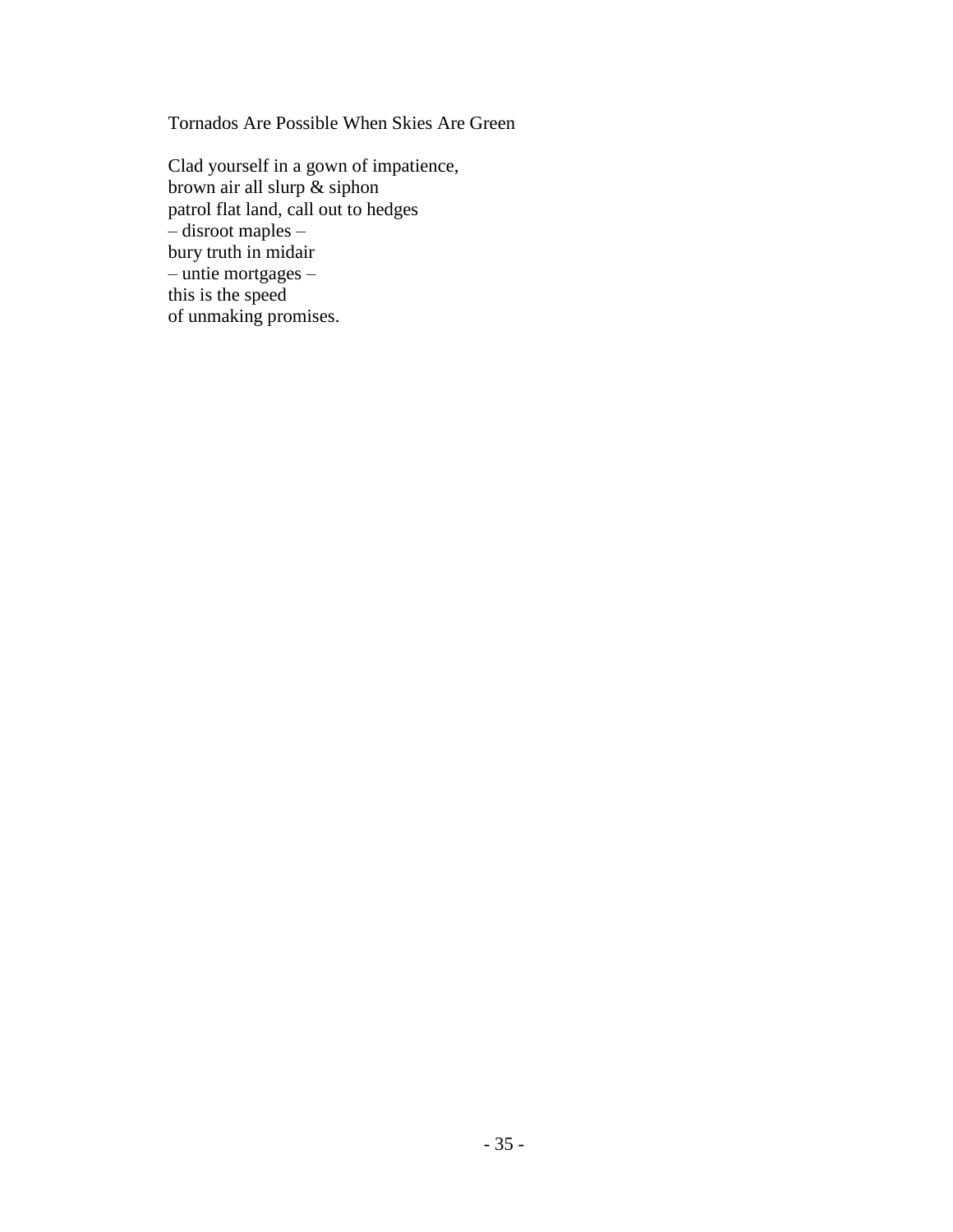## Windbreaker Pines

Erect on the leeward side halting soil from blowing away. On the northern edge, a little uphill, sun rays still hit plants to the south, water irrigates the lower crops. The system is less about providing privacy or demarcating plots, more about keeping dusty earth. Gusts whip across flat lands here, channeled by the river valley, all the phosphorous and nitrogen whisked away, young roots bared. Pines promise in December a harvest not blown away. Needles provide mulch, keep moisture and temperature stable for tomato, sugar pea, decade-old asparagus.

When they burn the field to ash the soil, when they till up pieces of worm, when they move headstones for Midge & Dixie & Sparky, they will find only mint roots, runners that got loose and took over an entire corner one year. They will not care about mint, or the way it tastes in tea with too much ice.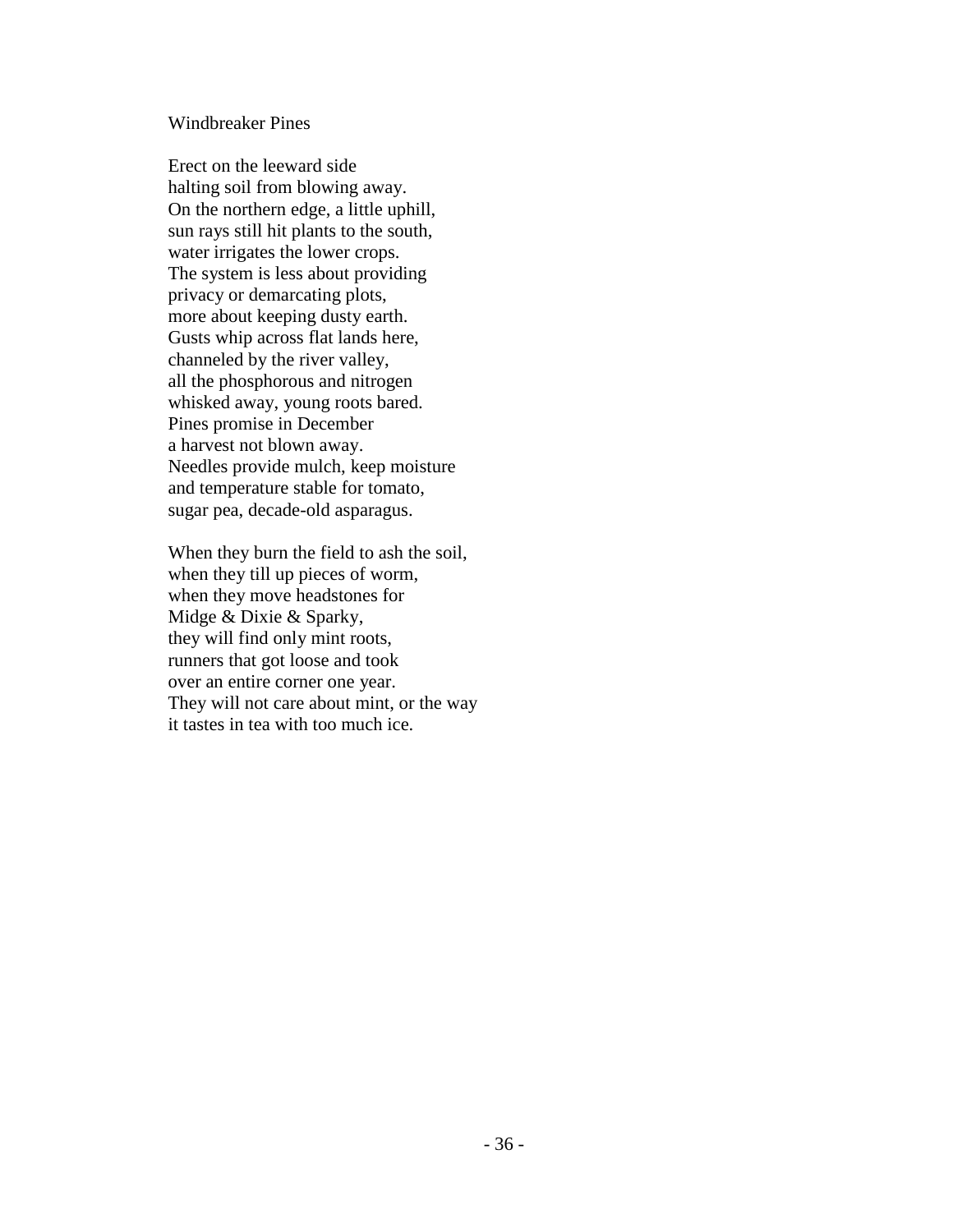#### Turning Over Soil

Put it all over there, in the depression out back, where the lawnmower spins in mud even though it hasn't rained in a month. Grass clippings, leaves from the dying Japanese maple, bucket after bucket of invasive mint that you let grow wild one year, still disobeying commands.

Add in the refuse from the kitchen, the things I told you to put in the crock. Coffee grinds from 6 cups a day, lemon peels & tea bags from afternoon refreshment, egg shells from the omelet I tried to make for you, which was somehow inedible. If you take the compost out to the pile today, I will forgive you for not eating my love. I will add this chore to the list of Good Deeds that you have done. I tally them every moon cycle against the Cumulative Faults. If the math works out & worms get to work, everything will decay into richness, somehow we will be more productive for each other.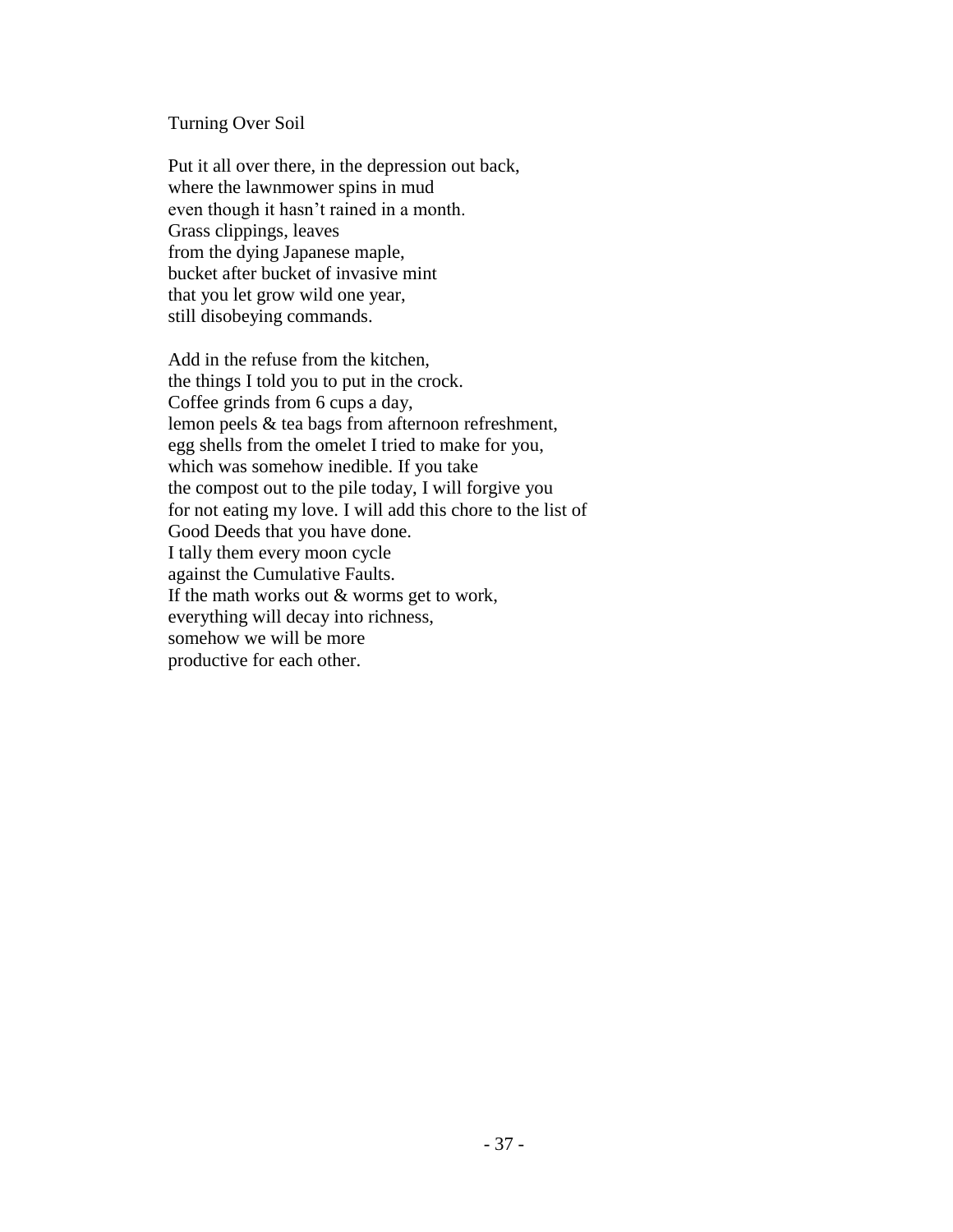## Flies and Silverfish

I knew my grandfather was dead the moment I woke up, saw sun beam on the ceiling. Up by the fan was a silverfish carrying his last breath above my head. He coughed his clot of phlegm. I rose slowly, grabbed yesterday's sock, pressed up until its little jelly body popped.

I knew my grandmother was dead when a fly hit my windshield at ninety-two miles per hour, knew that no matter how fast I drove I would not see her eyes close, no matter how many times I hit the wiper spray, those guts would be on my front glass until the next hard rain. A rain neither she nor the fly would read a book under.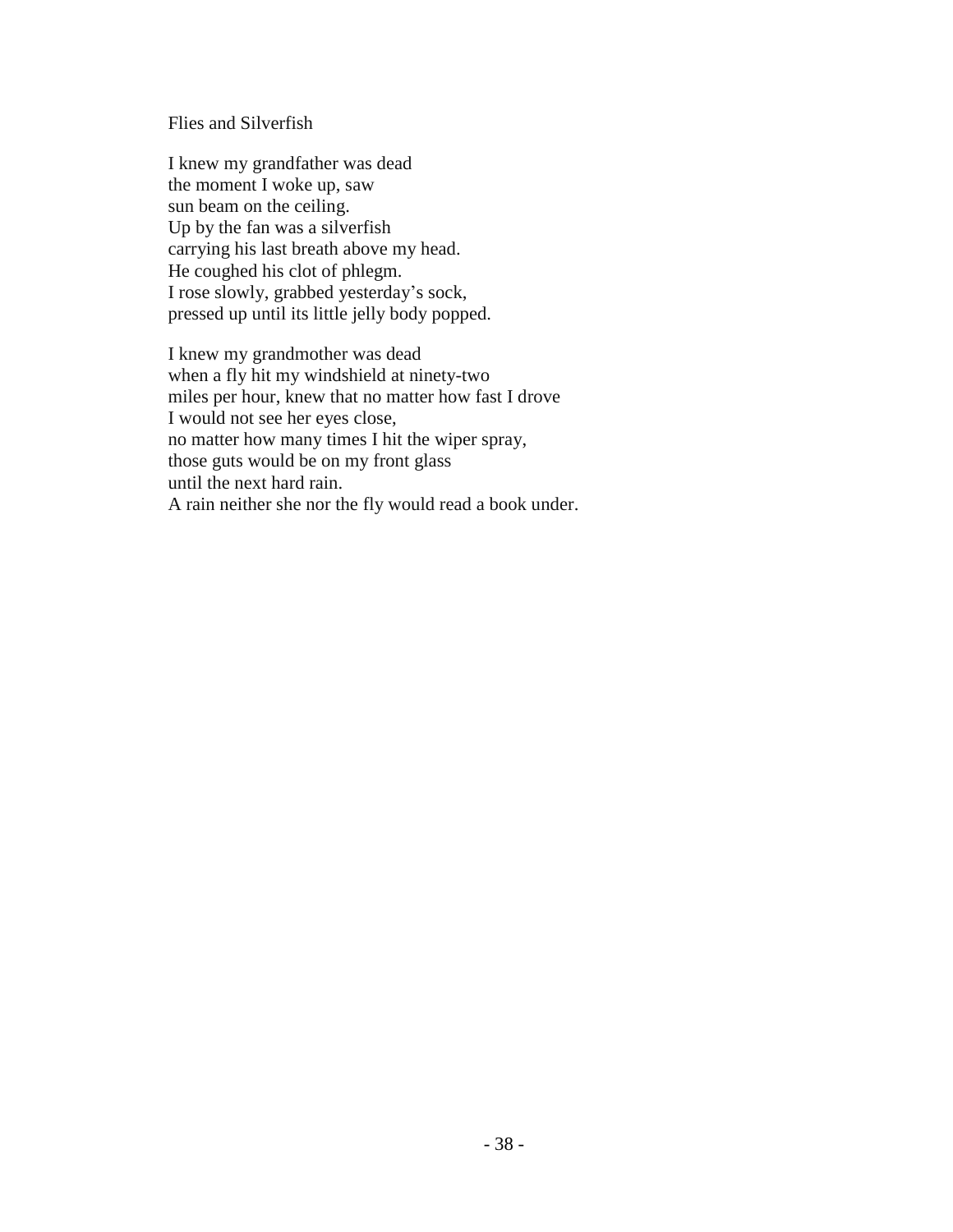#### River

What about the river? It will be there and it will be there and he will pull from it and unbend himself like a sunflower and there will be a fish on him. A cow

bloated black with gasses and decay, tail sticking up grey like a flag will float by. The middle of the current will grow on it. Where will the river be? It will not see him and he will take

the fish away and the cow will float with the logs or churn with the riverweed and schooling catfish gnawing at the mud like beavers. And the beavers will gnaw too; and the river will be silent and he will

bathe the fish in the tub despite the poison. A barge will break waves with stolen iron, moonshine rock, slip down the waterhighway like a drained tub. What will be downriver?

He will get closer to the cow. It will have died over a week before. It will be the only scent he will remember. River currents will shove and inflate it down to the dam. The gasses will bubble

like a gurgle as it plies the shipping lane of barges. The black hair will be replaced. Though he will try to look away the balloon will be replaced, replaced by sandbars,

and they will rise with silt and pebbles, and there will be roots of ownership stretching from Kentucky and Ohio under the river. And the river will seem

very insignificant and for a moment a lie he will tell to the cow about unbending men who disbelieve the EPA and come to steal fish anyway. The cow will almost remind him of other cows.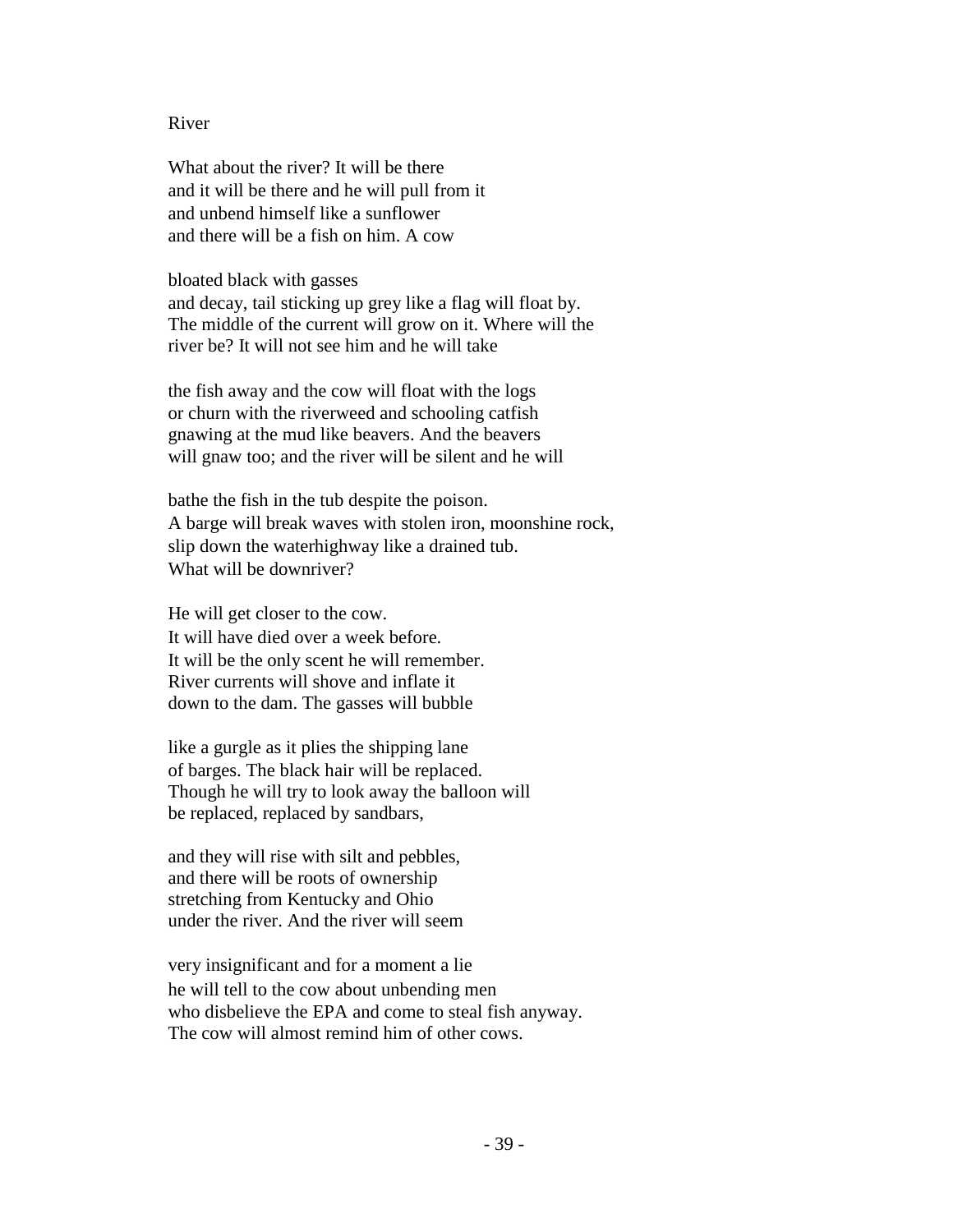#### Beatitude

*Poor* is a thing we read about in statistics journalism that makes us feel a little bit better about ourselves. The poverty line is where you get toilet paper that scrapes, not the brand that keeps your hands clean, makes it seem like at least one thing will work out.

Mourn when appropriate and in the right jacket. Khakis are acceptable in the summer, but during months with R charcoal is the correct color for burying. Send flowers if a card is not enough but never be flagrant or overly fragrant.

Meekness should be considered, though not necessarily observed.

Hunger is a good feeling to have at least once a day. Studies have shown that reduced diets can lead to 30% longer lifespan and with the correct genes we can now live to 100. The One Hundredth Cake is divine.

Merciful mutual humble forgiveness is gold that sifts out of love, in the light of a stream it glistens but reaching creates a shadow. The speck of relief is precious ransom indeed, and can pay the ferryman for passage to Paradise.

Pure air is a national treasure that will not be appreciated until standing in the pearl market in Manila and dry wretching on the fumes of steaming frog hides large enough to become purses.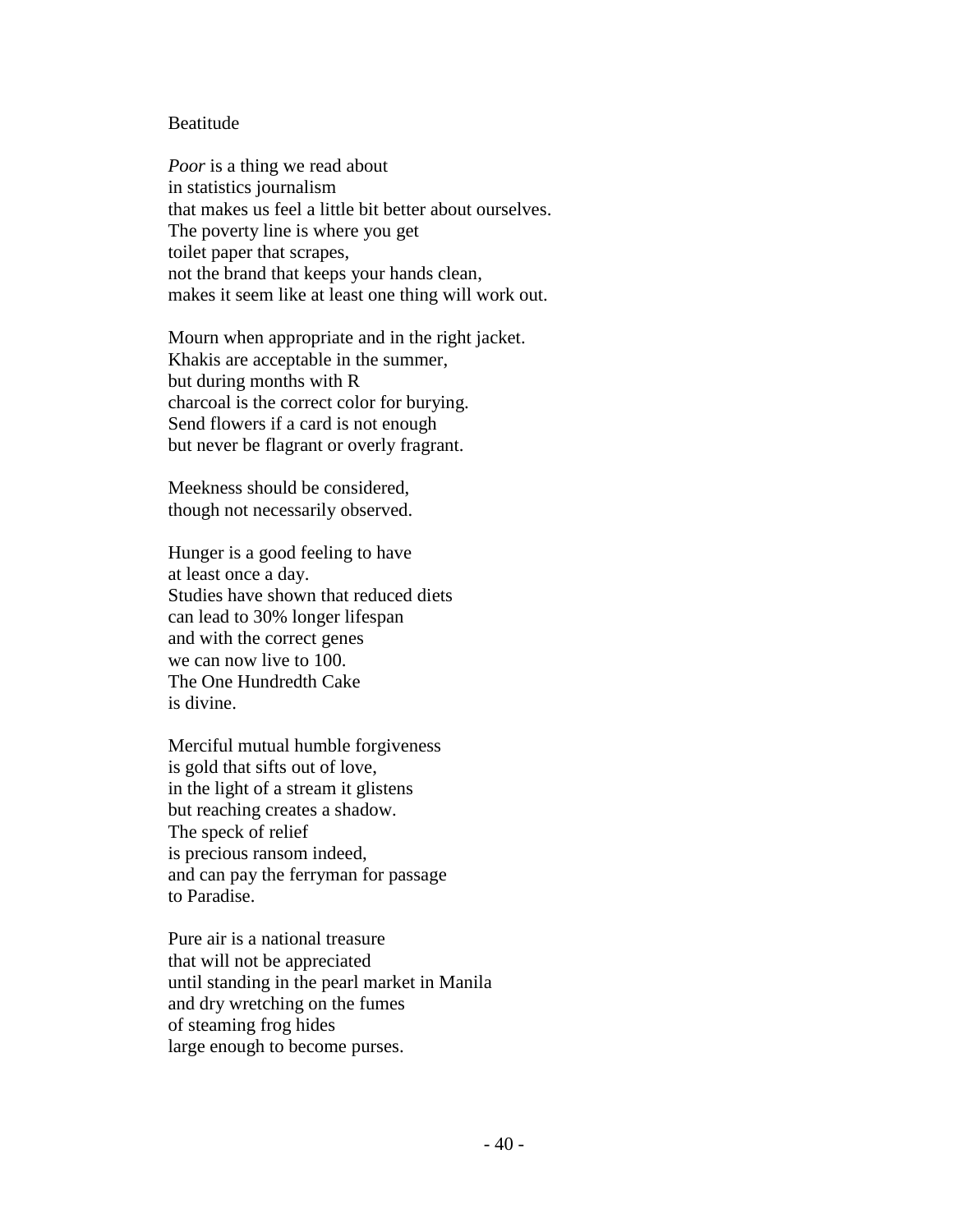Peacemaker children never get compensated in the estates, though hard labor deserves hard pay. Allotment is a separate conversation from behavior. Executors are not really those who execute the wills and daily demands of the formerly lived, more the ones who know another will clean the mess left behind.

Persecuted thoughts become dreams dwarfing and dwindling and dwelling until they can swell and swindle project on the cranium in the dark with one beam from behind a hazy supposition that become all you can consider at every turn.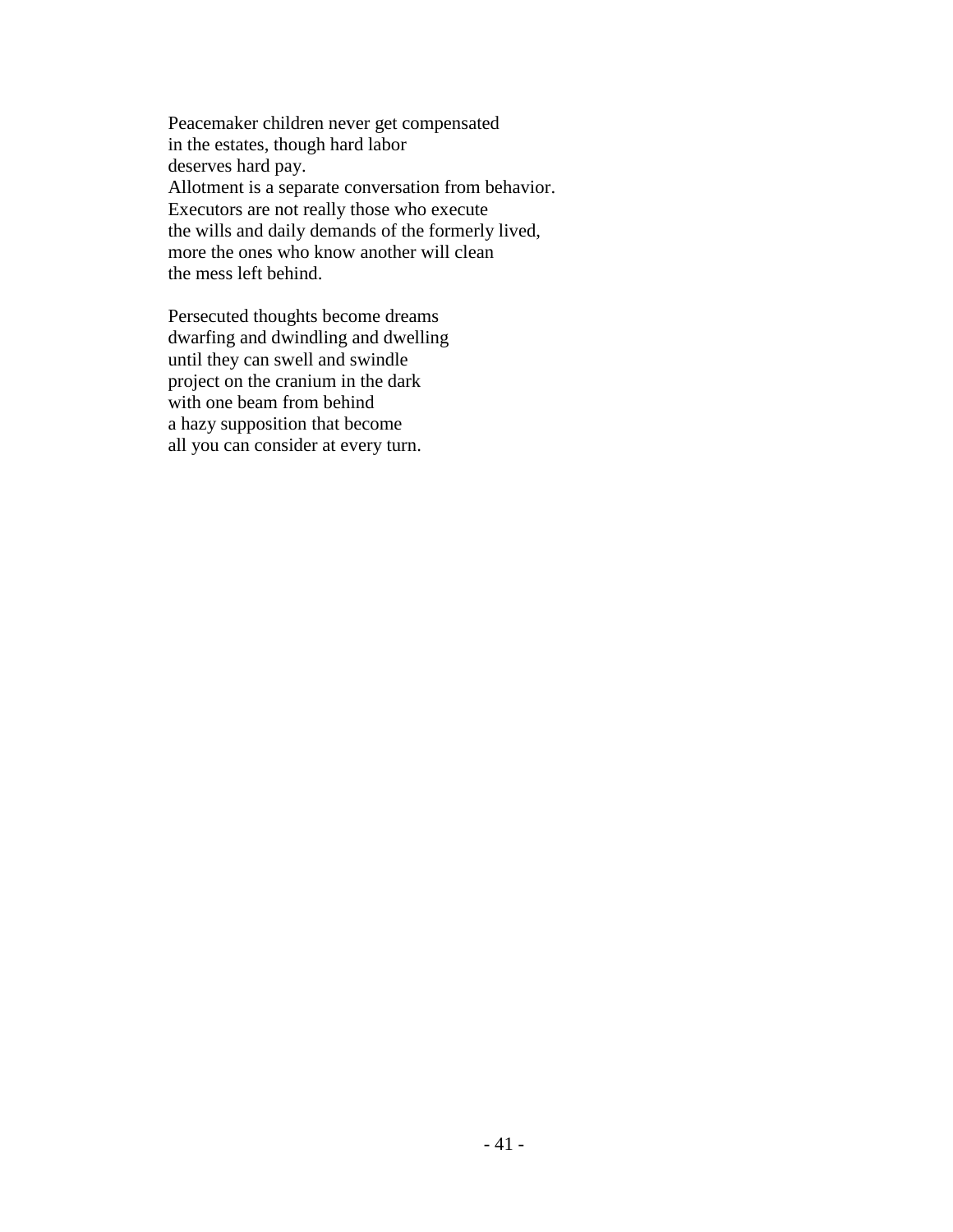Proven Winners

The lightness of a plastic pre-ordaining plants, a rip out of which fields wake, my

knees bruising with hope

that chemicals will overpower fate. Anti-rejection drugs which don't know skin from loam, staining my fingers with nitrogen. I've missed

grit in my teeth, laid there with spearmint

volunteering itself for tea, juleps, tabbouleh. I reach for the running root and extract the weed I imposed here,

throw pine needles to fix air into clay, and worms thank me for exposure, inclusion, process comments.

How to avoid the lungs of earth in this plot and camouflage my extractions.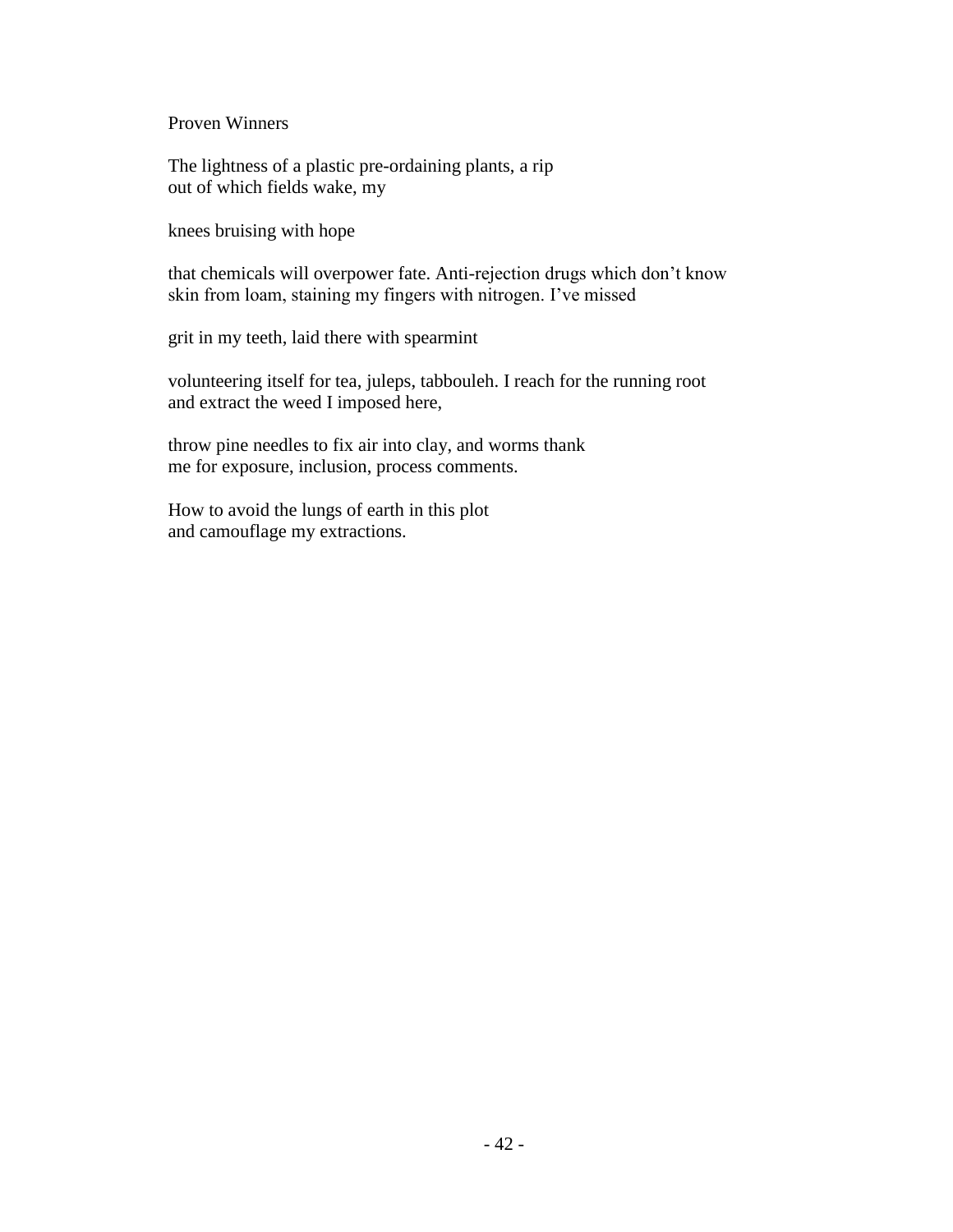### Atlas

## 6:14 PM

Ruins of granite above Karst shale, concrete covering top soil, fieldstones knit with grout topped with sidewalks stitched with rebar; wood bannisters to keep kissers on their feet, frame engagement photos, provide alumni specific centrality for school spirit; roots busting granite at curves, natures adding organic lines to its own stiff geometry. A couple walks across, sits, eats, feeding promises to each other – "This will be on our mantle some day."

#### 6:32 PM

Not even ten steps when you are silent and still nature and her squirrels will catch up. A white chased by greys. "Come to me, O Nature!" A lie, an impossibility. Nature is not beckoned, is not drawn forth but catches up covers over grows through and around, all those things a squirrel can do to a tree, because their pulses beat in the rhythm we have given up in favor of seconds.

#### 6:40 PM

Down to up, not against gravity but the way I've always done this thing, when walking down is easier than up, why even glance behind? Columns that grow as cedars as they recede, roads making circles, clipped lawns swallowing perspective; a security camera with the best view in the county always looking down on newness, on growth, on movement inside flesh bots. Infant trees from Home Depot replacing elm, locust, maple,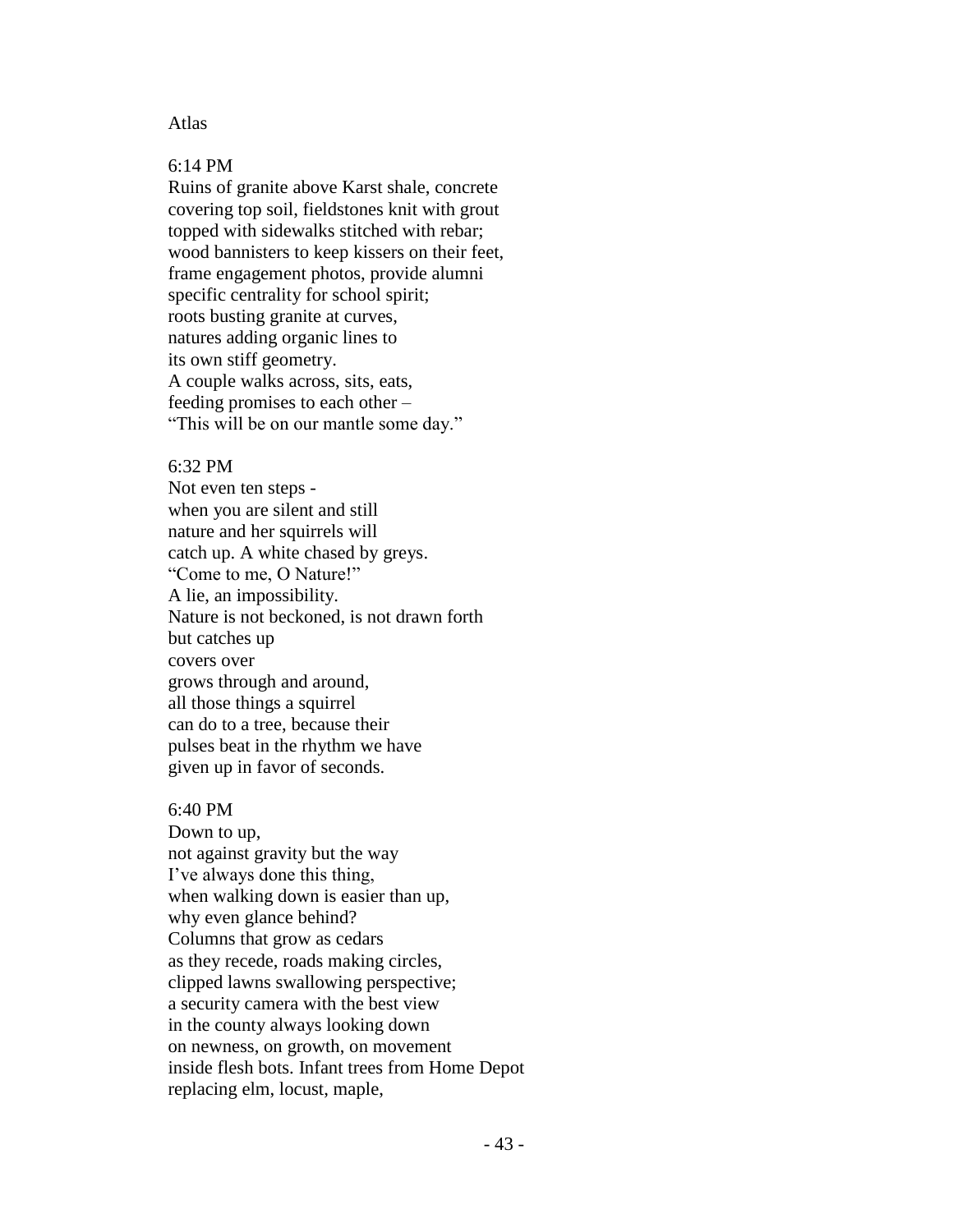felled to accommodate parking; shadows laying down on grass, stretching to soak up the last of the sun, green with light above. Shade of buildings elsewhere. Not here. Not yet.

6:57 PM Pass by the first whiff of jasmine Pass by subwoofers and auto-tuning Pass by buildings laying out shadows before bedtime Pass by the temperature barrier, where hoodies are zipped Pass by the place you can reside when you reside no more Pass by mud and churned earth Pass by birds overhead running the last of this day's errands, before the bats clock in to claim the night shift Pass by reliable white squirrels, proving you honest in your claim And be passed by men in red tanks oversprayed Old Spice breathing deeper and running faster than asthmatic lungs, which have made peace with yoga alone. Pass by skaters and idlers and loiterers freed from cinderblock cloisters Pass by mulched medians awaiting plastic enclosed plant deposits, fertile arable land, only providing quarter

for monkey grass

and scentless knockout roses.